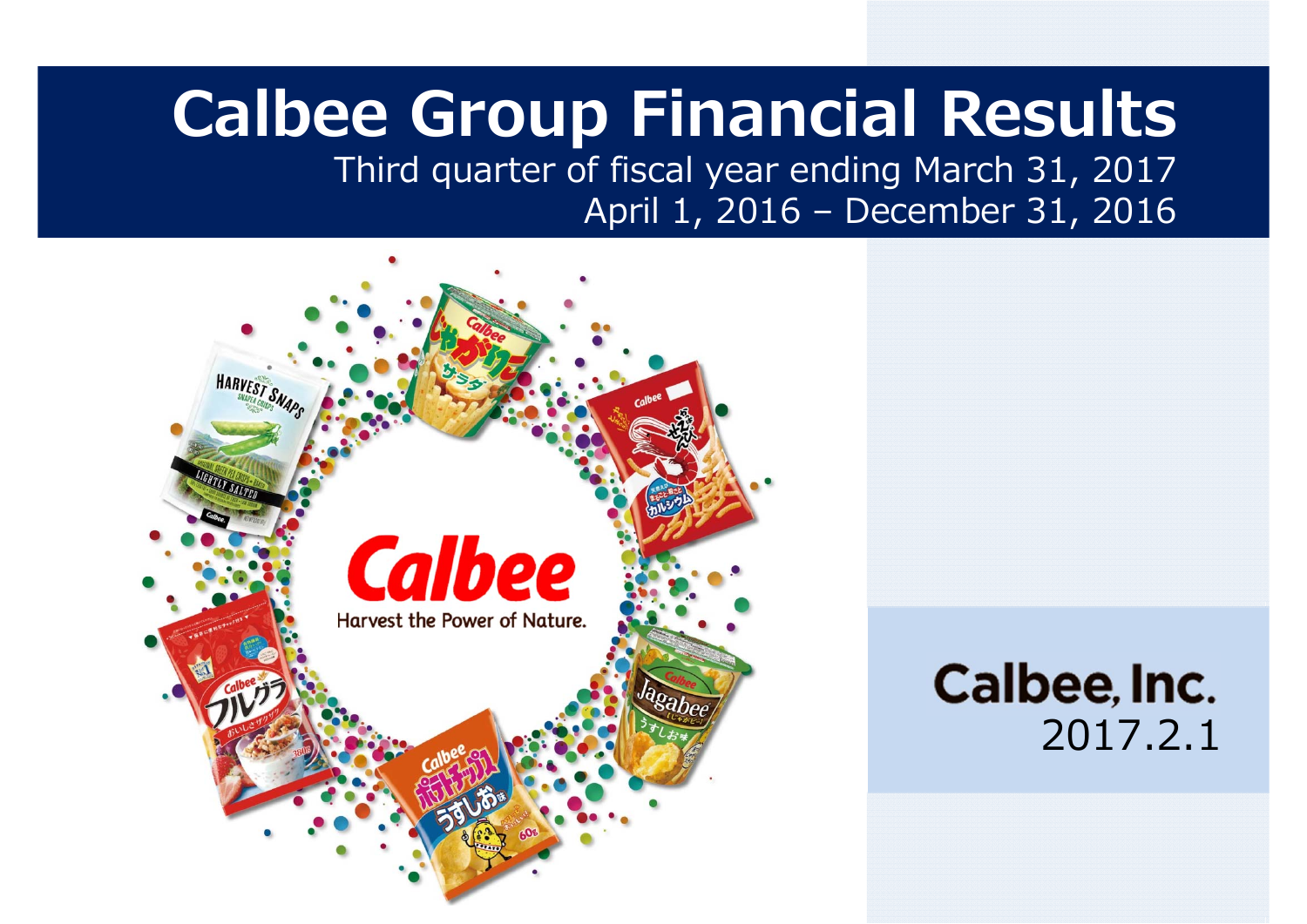# **Third quarter results for the fiscal year ending March 31, 2017 Revised FY2017 Full year forecasts**

# **Koichi Kikuchi Managing Executive Officer Chief Financial Officer**

Copyright © Calbee, Inc. All rights reserved.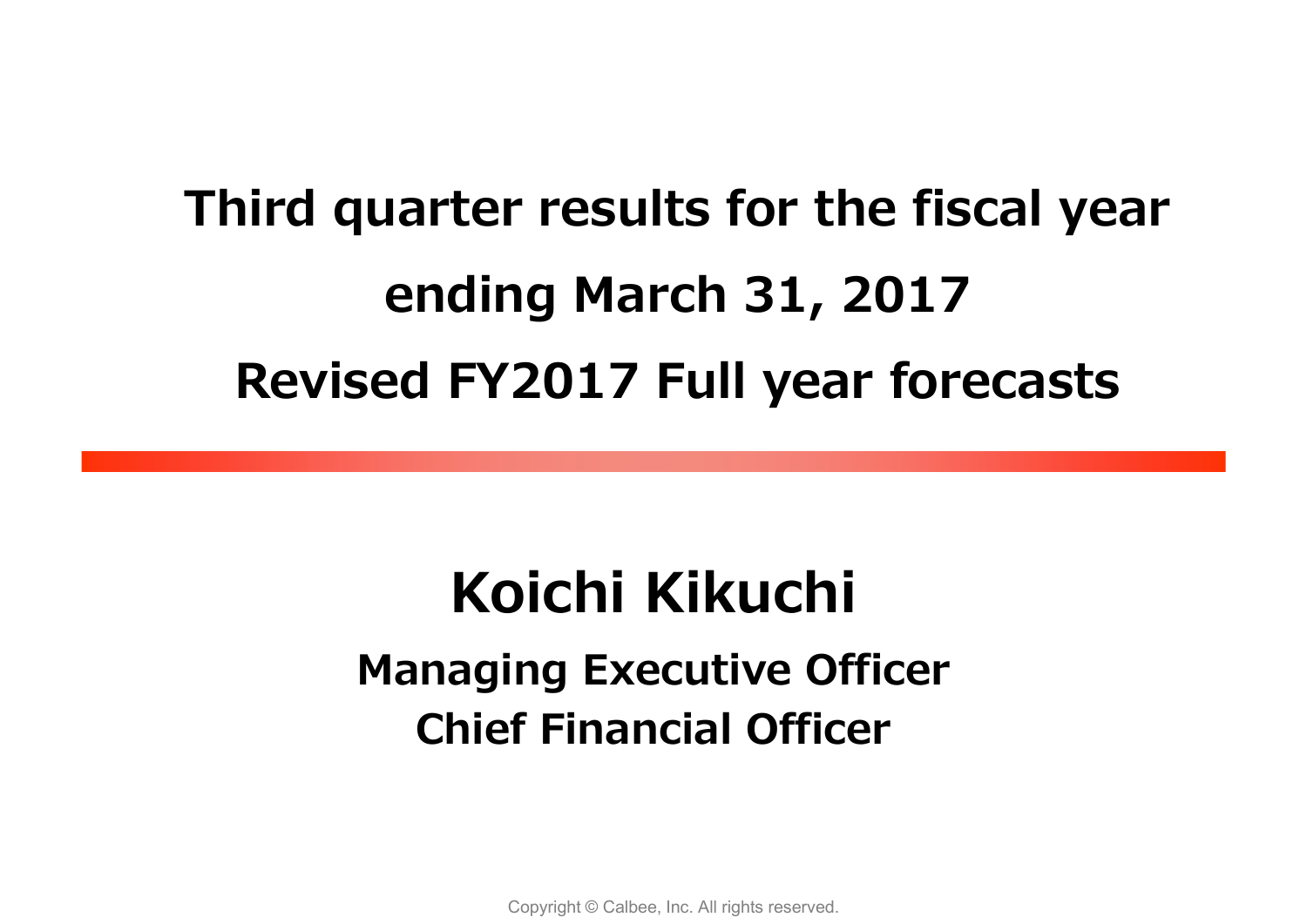

# **Table of contents**

# **1.FY2017 Review of third quarter results**

# **2.Revised FY2017 Full year forecasts**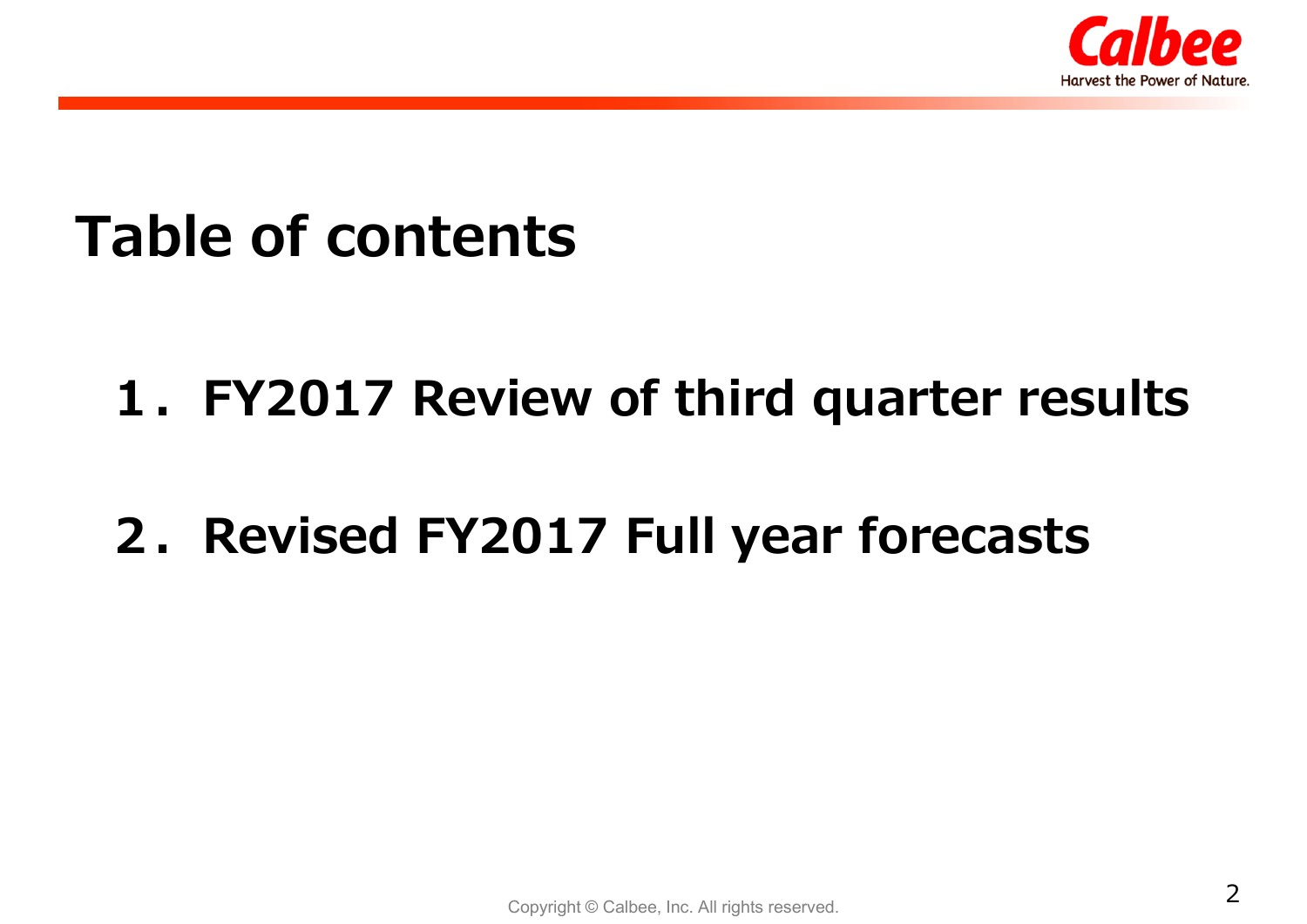

# **1.FY2017 Review of third quarter results**

# **2.Revised FY2017 Full year forecasts**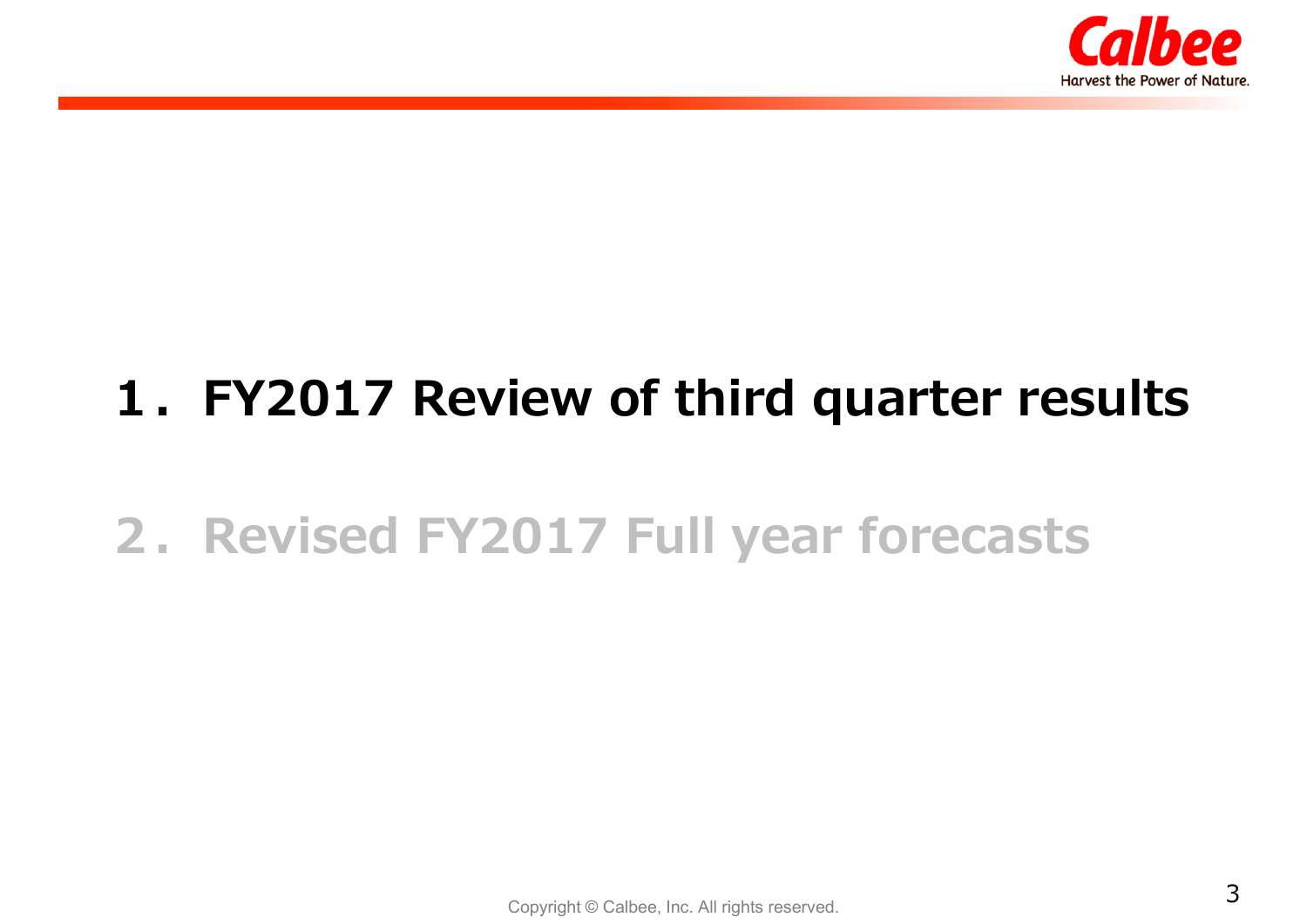# **FY2017 Q3: Review**



### **Key Performance Indicators**

|                               | <b>FY2017</b><br><b>Target</b><br>(Plan as of Q2) | Q3 Result<br>(Nine months) | <b>Progress</b> |
|-------------------------------|---------------------------------------------------|----------------------------|-----------------|
| Net sales growth ratio        | $+6.4%$                                           | $+2.0%$                    | $J^{\prime}$    |
| Operating income growth ratio | $+10,2%$                                          | $+1.5%$                    | $\hat{J}$       |
| Operating income ratio        | 11.8%                                             | 11.8%                      | a b             |
| Overseas sales ratio          | 13.5%                                             | 11.1%                      | $\mathcal{T}$   |
| Gross profit ratio            | 44.3%                                             | 44.4%                      |                 |
| SG&A ratio                    | 32.4%                                             | 32.6%                      |                 |



Copyright © Calbee, Inc. All rights reserved.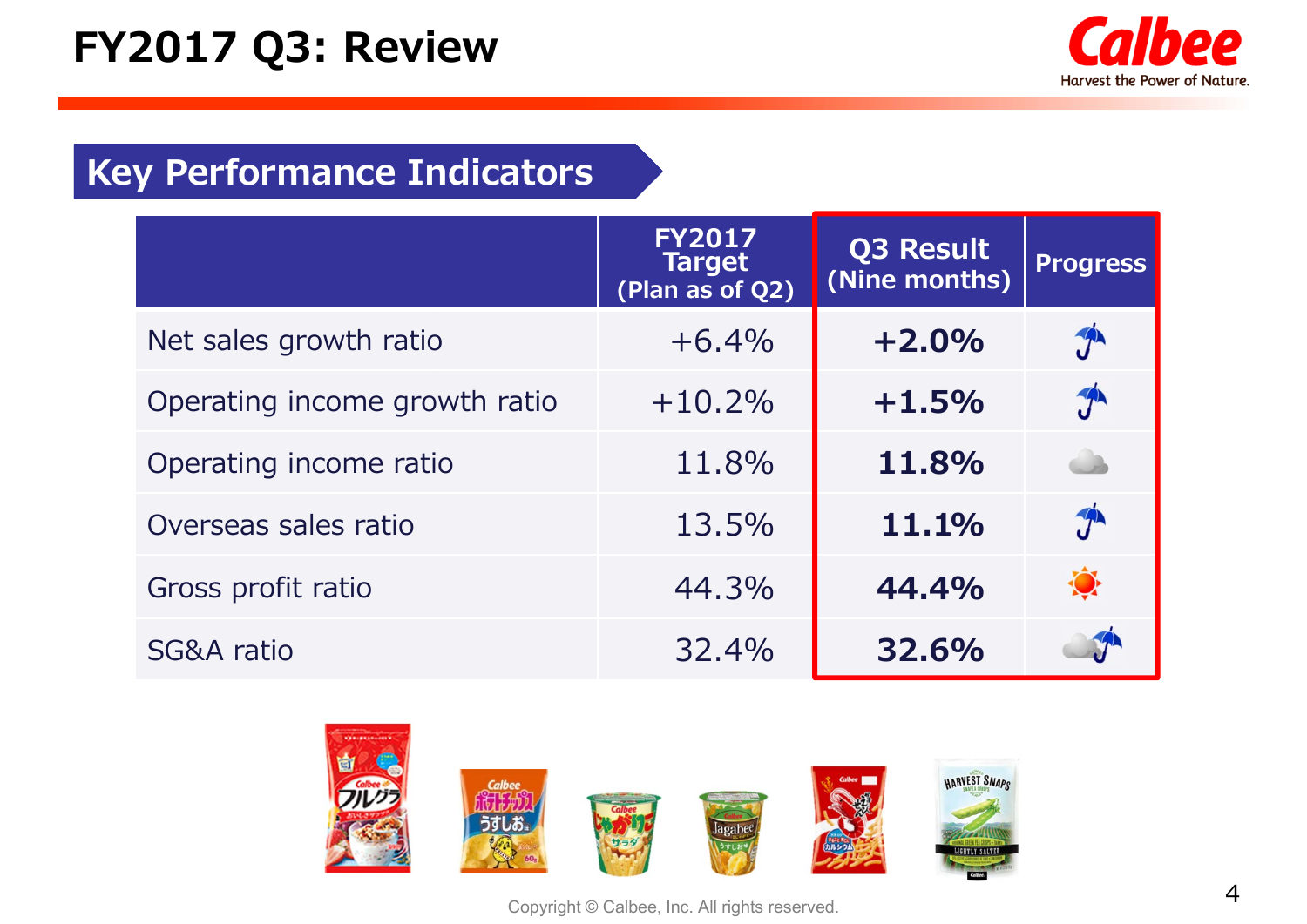# **FY2017 Q3【Three months】: Results highlights**



|                              |        | <b>FY2016 Q3</b><br>[Three months] | <b>FY2017 Q3</b><br><b>[Three months]</b> |                                   | <b>Change</b> | Vs plan<br>as of Q2 |
|------------------------------|--------|------------------------------------|-------------------------------------------|-----------------------------------|---------------|---------------------|
|                              |        | (Million yen) Percent of total(%)  |                                           | (Million yen) Percent of total(%) | (9/6)         | (%)                 |
| <b>Net sales</b>             | 64,224 | 100.0                              | 65,290                                    | 100.0                             | $+1.7$        | 90.0                |
| <b>Gross profit</b>          | 28,674 | 44.6                               | 29,245                                    | 44.8                              | $+2.0$        | 89.4                |
| <b>SG&amp;A</b>              | 19,572 | 30.5                               | 20,754                                    | 31.8                              | $+6.0$        | 93.9                |
| Selling                      | 8,372  | 13.0                               | 9,660                                     | 14.8                              | $+15.4$       | 98.4                |
| <b>Distribution</b>          | 4,269  | 6.6                                | 4,340                                     | 6.6                               | $+1.6$        | 95.7                |
| Labor                        | 4,566  | 7.1                                | 4,353                                     | 6.7                               | $-4.7$        | 89.1                |
| <b>Others</b>                | 2,364  | 3.7                                | 2,399                                     | 3.7                               | $+1.5$        | 83.5                |
| <b>Operating income</b>      | 9,101  | 14.2                               | 8,490                                     | 13.0                              | $-6.7$        | 80.2                |
| <b>Ordinary income</b>       | 8,896  | 13.9                               | 9,551                                     | 14.6                              | $+7.4$        | 89.8                |
| Extraordinary<br>income/loss | 313    | $\qquad \qquad -$                  | $-116$                                    |                                   |               |                     |
| Net profit*                  | 5,737  | 8.9                                | 6,423                                     | 9.8                               | $+11.9$       | 97.5                |

 $\blacksquare$ Net slaes: Rose 1.7% YoY \*Profit attributable to owners of parent

Domestic – Sales rose on growth in new product *Potato Chips Crisp, Jagarico*, etc. Overseas – Sales fell on downturn in North American and South Korean businesses, impact of foreign currency adjustments on strong yen, etc.

 $\blacksquare$ Operating income: Fell 6.7% YoY

Gross margin improved on decreased domestic manufacturing costs, but selling expense ratio rose on higher domestic selling expenses and investment in sales promotion expenses in Indonesia, etc.

 $\blacksquare$ Non-operating income/expenses: Foreign exchange gains 1,073 million yen 5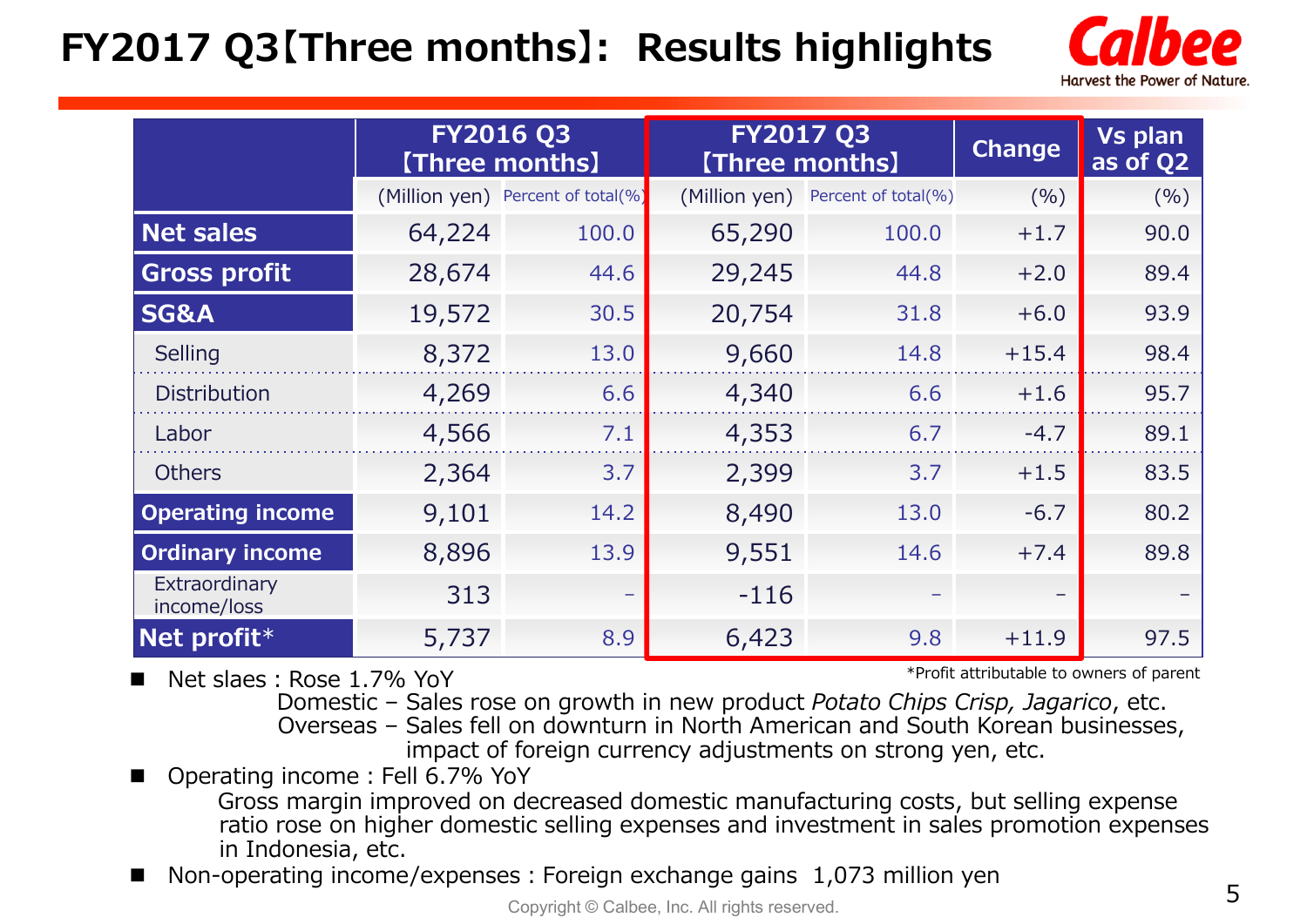### **: Factors decreasing operating income**



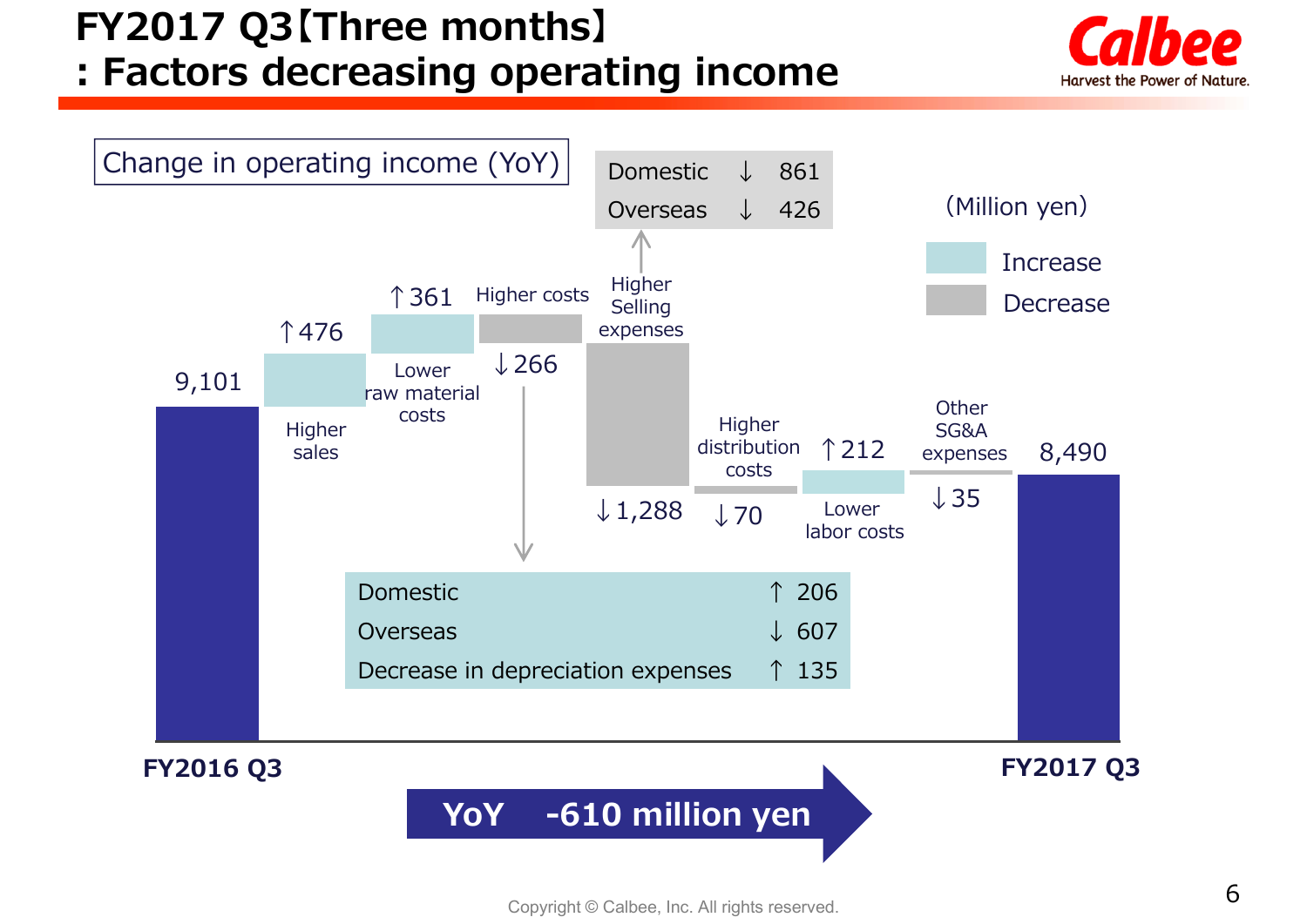**: Domestic business highlights**



#### **Both sales and operating income rose operating margin also rose**

(Million yen)

|                                                    |                     |                     |            | (1.1111011.7011)   |
|----------------------------------------------------|---------------------|---------------------|------------|--------------------|
|                                                    | <b>FY2016 Q3</b>    | <b>FY2017 Q3</b>    | <b>YoY</b> | <b>Change in %</b> |
| <b>Net sales</b>                                   | 56,863              | 58,240              | $+1,377$   | $+2.4$             |
| <b>Potato Chips</b>                                | 21,248              | 21,524              | $+276$     | $+1.3$             |
| Jagarico                                           | 8,877               | 9,532               | $+655$     | $+7.4$             |
| Corn- and bean-based snacks                        | 5,088               | 4,254               | $-833$     | $-16.4$            |
| Other new snacks                                   | 1,273               | 2,238               | $+964$     | $+75.8$            |
| Cereals (Incl. Frugra)                             | 6,336               | 6,623               | $+286$     | $+4.5$             |
| <b>Others</b>                                      | 14,039              | 14,066              | $+27$      | $+0.2$             |
| <b>Operating income</b><br>(Compared to net sales) | 8,260<br>$(14.5\%)$ | 8,645<br>$(14.8\%)$ | $+384$     | $+4.7$             |

 $\blacksquare$ Net sales: Rose 2.4% YoY on growth in other new snacks (*Potato Chips Crisp*), *Jagarico*, etc.

- *Potato Chips*: Despite concern of a potato shortage, were able to secure sufficient quantities, and sales rose on firm sales of large amount products, etc.
- *Jagarico*: Strong sales of *GRAND Butter* and flavor developed products
- Corn- and bean-based snacks : Weak sales of corn-based snacks such as popcorn continued
- Cereals: Sales of *Frugra* regular items slowed to single digit growth
- Other new snacks: Launch of *Potato Chips Crisp* in Kanto region on 10/10 contributed to higher sales
- $\blacksquare$  Operating income:Income ratio rose on improved costs despite higher selling expense ratio on *Frugra* sales promotion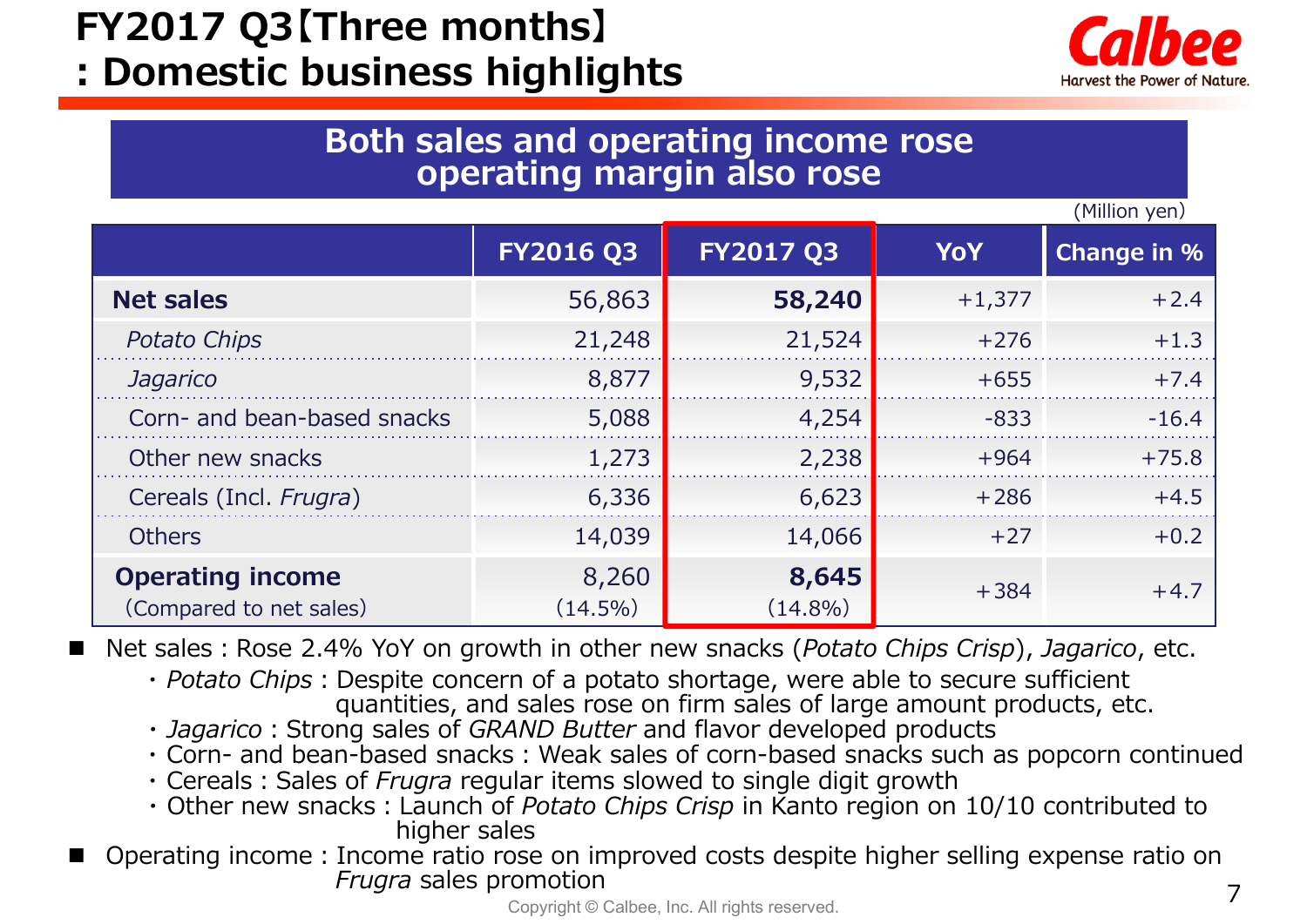### **: Overseas business highlights**



**Sales rose on a local currency basis, but on a yen basis weak results continued due to foreign exchange effects; operating income was negative on losses in North America, South Korea**

|                         |                  |                  |               |                            |                            |                   | (Million yen)         |  |  |
|-------------------------|------------------|------------------|---------------|----------------------------|----------------------------|-------------------|-----------------------|--|--|
|                         |                  |                  | <b>Change</b> | <b>Breakdown of change</b> |                            |                   |                       |  |  |
|                         | <b>FY2016 Q3</b> | FY2017 Q3        | in %          | <b>YoY</b>                 | <b>Forex</b><br>difference | <b>Real terms</b> | <b>Change</b><br>in % |  |  |
| <b>Net Sales</b>        | 7,361            | 7,049            | $-4.2$        | $-311$                     | $-712$                     | $+401$            | $+5.4$                |  |  |
| North America           | 3,281            | 2,556            | $-22.1$       | $-724$                     | $-236$                     | $-488$            | $-14.9$               |  |  |
| South Korea             | 1,421            | 1,182            | $-16.9$       | $-239$                     | $-125$                     | $-114$            | $-8.0$                |  |  |
| <b>Others</b>           | 2,658            | 3,311            | $+24.6$       | $+652$                     | $-351$                     | $+1,003$          | $+37.8$               |  |  |
|                         | <b>FY2016 Q3</b> | <b>FY2017 Q3</b> | YoY           |                            |                            |                   |                       |  |  |
| <b>Operating income</b> | 841              | $-154$           | $-995$        |                            |                            |                   |                       |  |  |
| North America           | 805              | 227              | $-578$        |                            |                            |                   |                       |  |  |
| South Korea             | 104              | $-95$            | $-200$        |                            |                            |                   |                       |  |  |
| <b>Others</b>           | $-69$            | $-286$           | $-217$        |                            |                            |                   |                       |  |  |

E Net sales: Fell 4.2% on foreign exchange effects, but in real terms (on a local currency basis) rose 5.4%

・North America:Fell on delay in recovery of sales to large customers

 $\cdot$ South Korea: New products were unable to cover lower sales of core products

 $\cdot$ Others: Launches in new countries such as Indonesia contributed to higher sales, Hong Kong, China, Thailand businesses strong too

F Operating income:Large decline for overseas business as a whole on lower productivity in North America, lower utilization in South Korea, investment in selling expenses for business expansion in Indonesia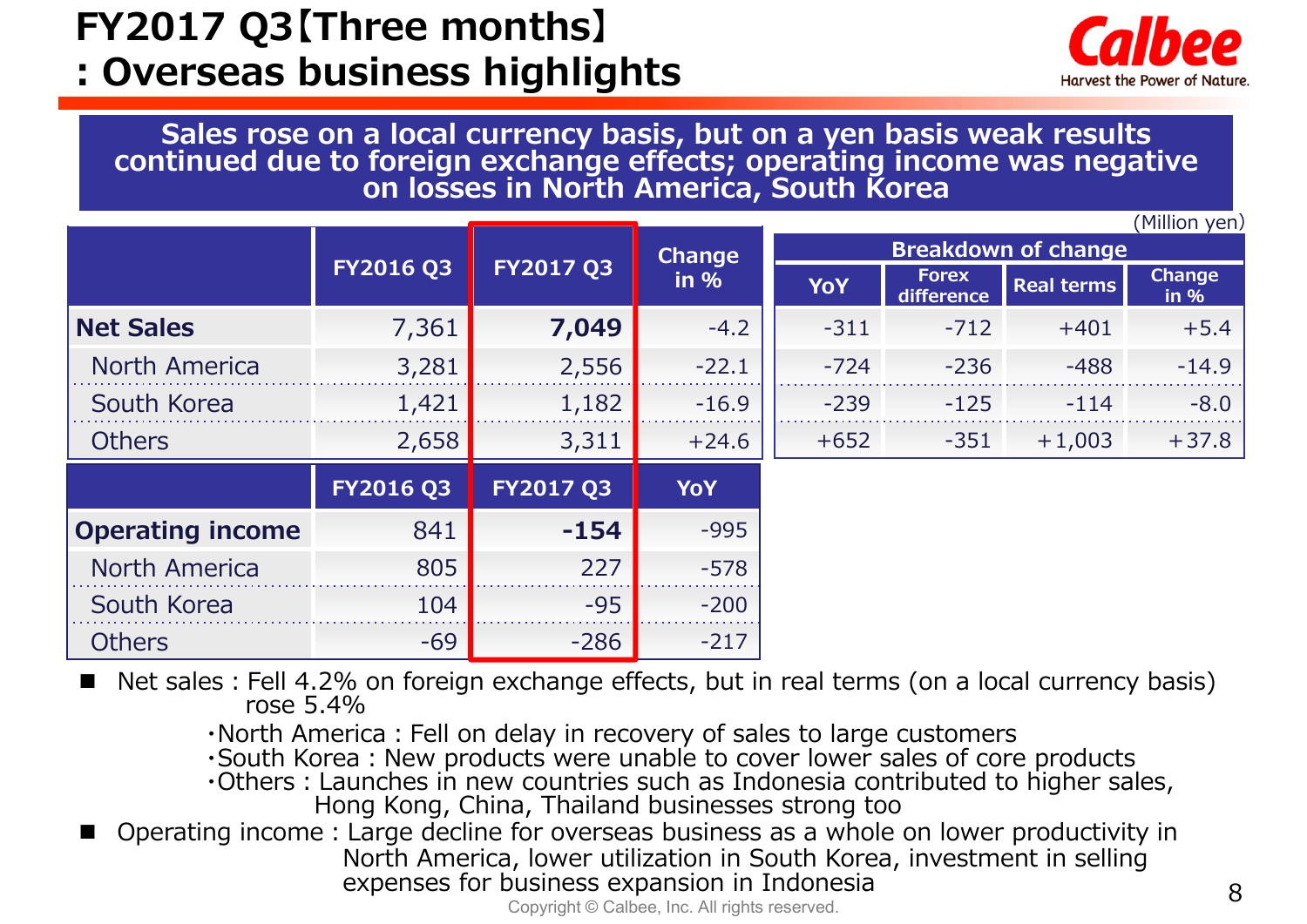**: Overseas business** 



#### $\blacksquare$ **North America**

• Strengthened operating structure and negotiating with large customers, but recovery not yet underway



#### **Others**

- •**Hong Kong**: Strong sales in cross-border e-commerce business to China. Assorted *Potato Chips* and other products are particularly strong.
- •**China**: Strong sales of Grill-A-Corn (corn-based snack)
- • **Thailand**:Grew sales of *JAXX* (flour-based snack) in domestic and *Harvest Snaps* exporting to Middle-East



#### ■ South Korea

• New *Potato Chips* products unable to cover lower sales of *Honey Butter Chip*  in Q3

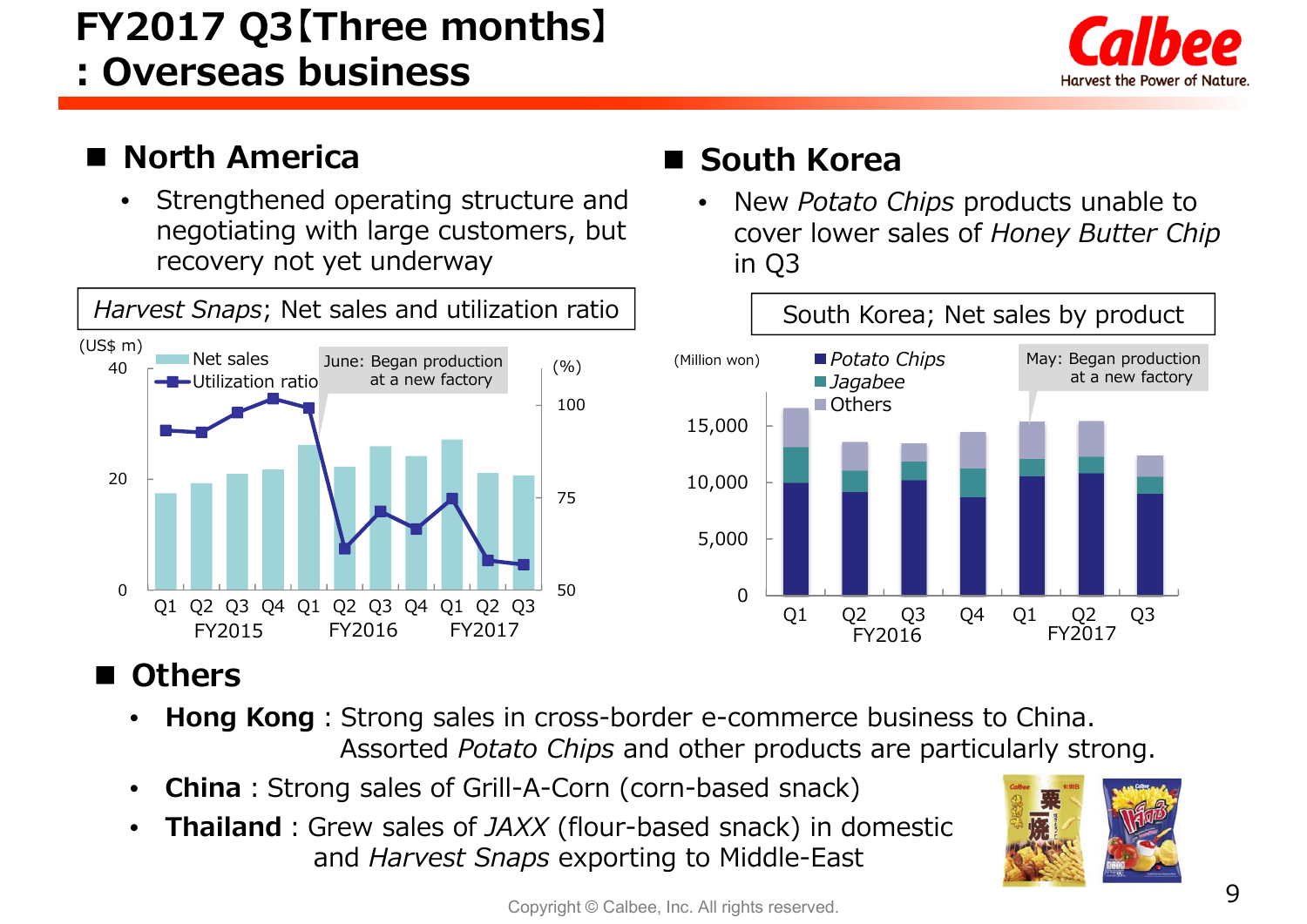# **FY2017 Q3【Nine months】: Results highlights**



|                              | <b>FY2016 Q3</b><br>[Nine months] |                     |               | <b>FY2017 Q3</b><br>[Nine months] | <b>Change</b> | <b>Vs plan</b><br>as of Q2 |
|------------------------------|-----------------------------------|---------------------|---------------|-----------------------------------|---------------|----------------------------|
|                              | (Million yen)                     | Percent of total(%) | (Million yen) | Percent of total(%)               | (%)           | (%)                        |
| <b>Net sales</b>             | 185,166                           | 100.0               | 188,944       | 100.0                             | $+2.0$        | 96.3                       |
| <b>Gross profit</b>          | 80,261                            | 43.3                | 83,823        | 44.4                              | $+4.4$        | 96.0                       |
| <b>SG&amp;A</b>              | 58,351                            | 31.5                | 61,578        | 32.6                              | $+5.5$        | 97.8                       |
| Selling                      | 25,280                            | 13.7                | 27,873        | 14.8                              | $+10.3$       | 99.4                       |
| <b>Distribution</b>          | 12,117                            | 6.5                 | 12,666        | 6.7                               | $+4.5$        | 98.5                       |
| Labor                        | 13,568                            | 7.3                 | 13,508        | 7.1                               | $-0.4$        | 96.2                       |
| <b>Others</b>                | 7,384                             | 4.0                 | 7,530         | 4.0                               | $+2.0$        | 94.1                       |
| <b>Operating income</b>      | 21,909                            | 11.8                | 22,244        | 11.8                              | $+1.5$        | 91.4                       |
| <b>Ordinary income</b>       | 21,230                            | 11.5                | 22,328        | 11.8                              | $+5.2$        | 95.3                       |
| Extraordinary<br>income/loss | 202                               |                     | $-313$        |                                   | —             |                            |
| Net profit*                  | 13,392                            | 7.2                 | 14,407        | 7.6                               | $+7.6$        | 98.9                       |

\*Profit attributable to owners of parent

 $\blacksquare$ Net sales: Rose 2.0% on growth in *Frugra, Jagarico,* new product *Potato Chips Crisp*, etc.

Operating income: Rose 1.5% on beneficial effects of low crude oil prices, strong yen and in cost reductions that lowered production costs, despite higher selling expenses and lower utilization in North America and South Korea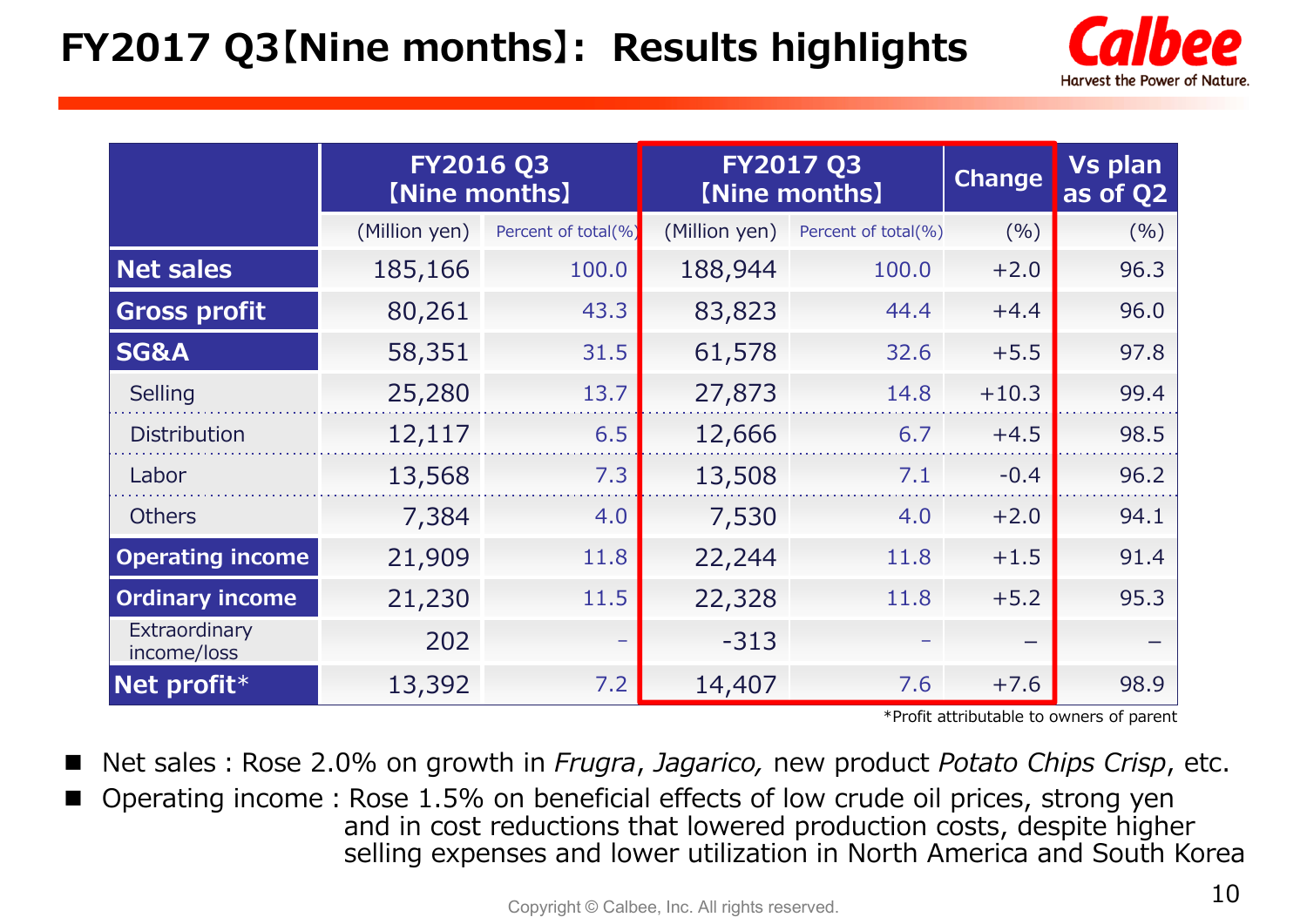# **FY2017 Q3【Nine months】: Results highlights**



#### **Higher sales and profit in domestic business made-up lower sales and profit in overseas business**

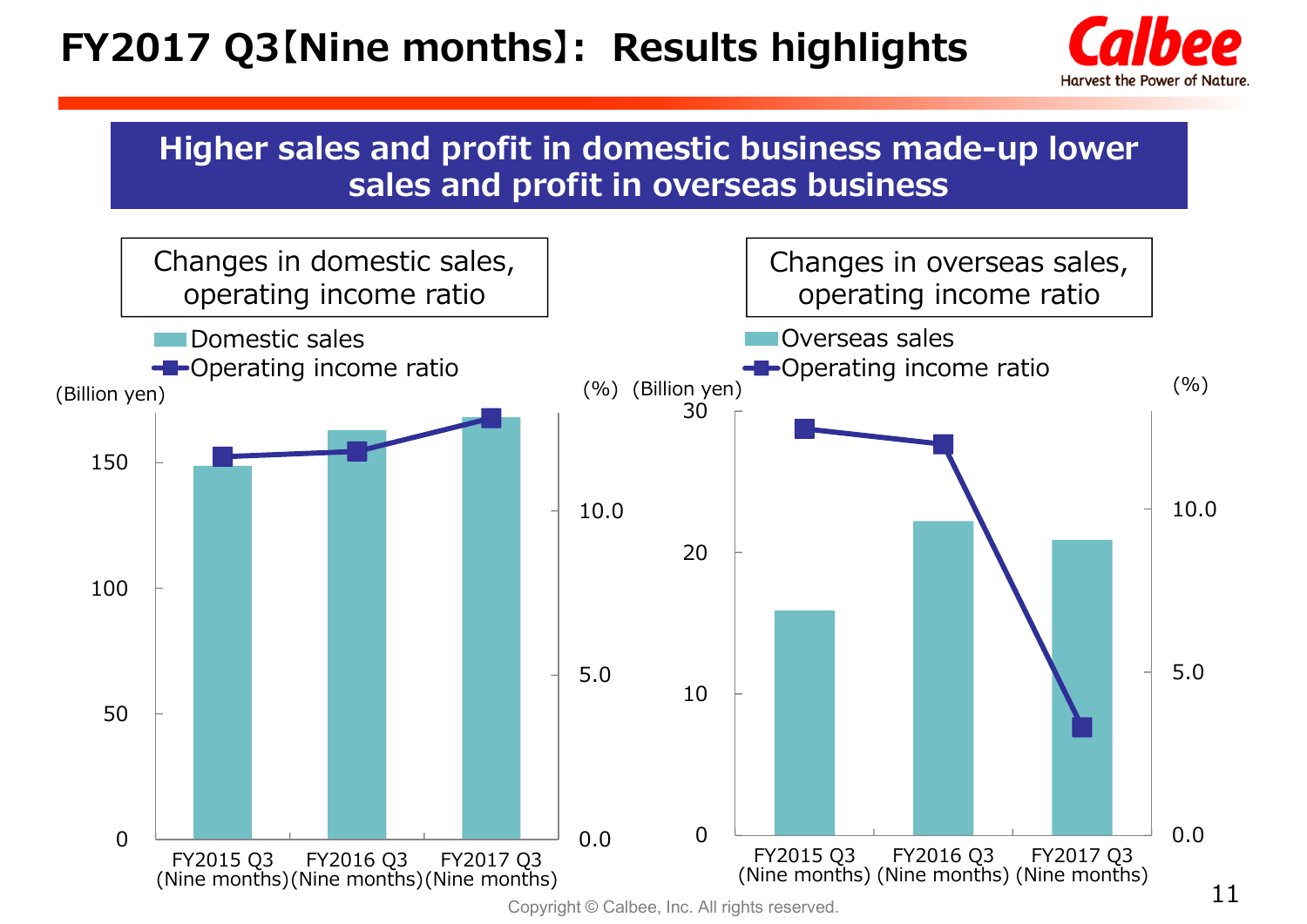

# **1.FY2017 Review of third quarter results**

# **2.Revised FY2017 Full year forecasts**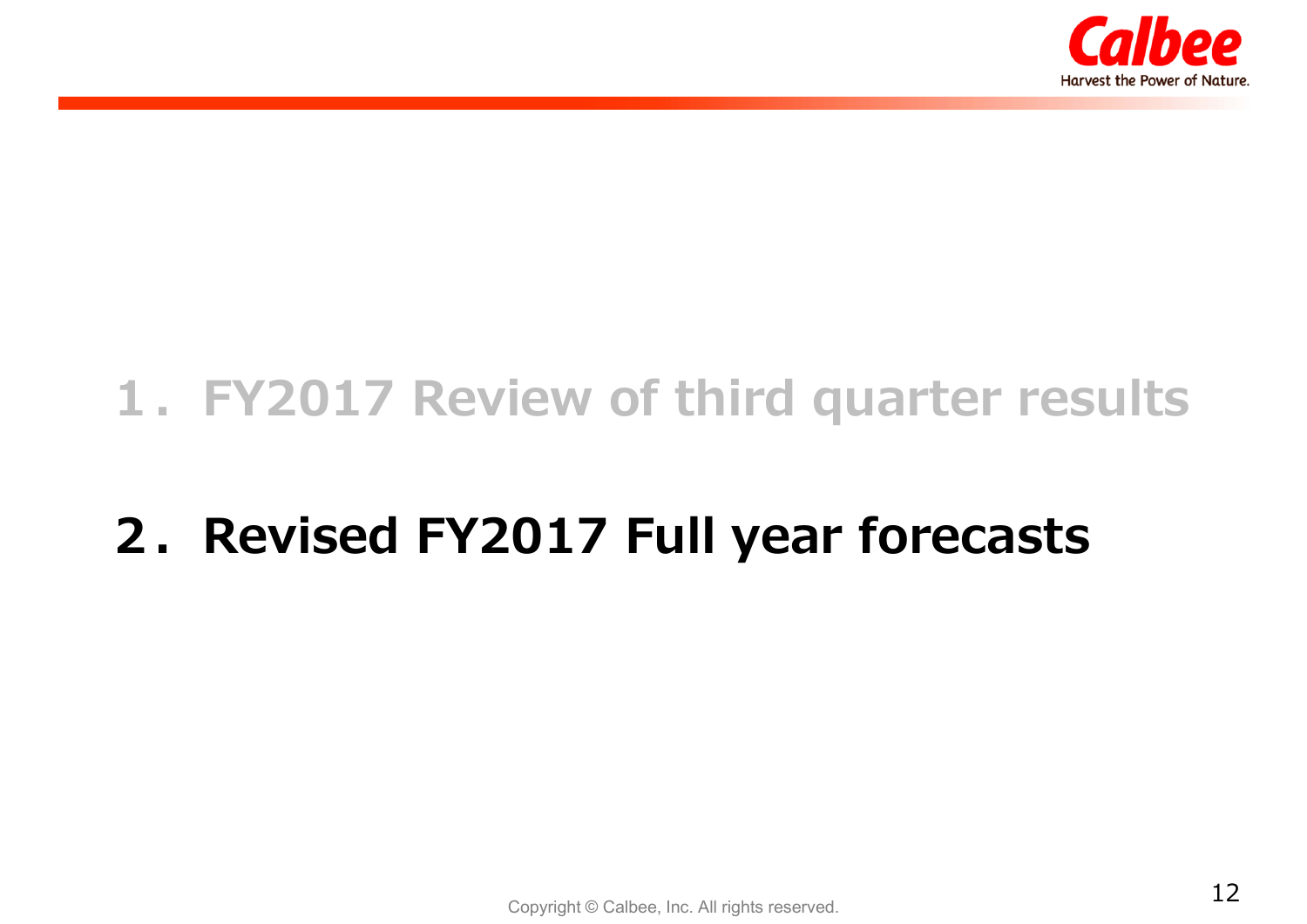# **Revised FY2017 Full year forecasts**



|                                     | <b>FY2016</b> |                            | <b>FY2017</b><br>(Plan as of Q2) |                            | <b>FY2017</b><br>(Revised plan) |               | Change                     | <b>Vs plan as</b><br>of Q <sub>2</sub> |               |
|-------------------------------------|---------------|----------------------------|----------------------------------|----------------------------|---------------------------------|---------------|----------------------------|----------------------------------------|---------------|
|                                     | (Million yen) | Percent of<br>$total(\% )$ | (Million yen)                    | Percent of<br>$total(\% )$ |                                 | (Million yen) | Percent of<br>$total(\% )$ | (%)                                    | (Million yen) |
| <b>Net sales</b>                    | 246,129       | 100.0                      | 262,000                          | 100.0                      |                                 | 250,000       | 100.0                      | $+1.6$                                 | $-12,000$     |
| <b>Gross profit</b>                 | 107,033       | 43.5                       | 115,963                          | 44.3                       |                                 | 110,800       | 44.3                       | $+3.5$                                 | $-5,163$      |
| <b>SG&amp;A</b>                     | 78,908        | 32.1                       | 84,963                           | 32.4                       |                                 | 82,300        | 32.9                       | $+4.3$                                 | $-2,663$      |
| <b>Selling</b>                      | 34,652        | 14.1                       | 37,963                           | 14.5                       |                                 | 37,700        | 15.1                       | $+8.8$                                 | $-263$        |
| <b>Distribution</b>                 | 16,209        | 6.6                        | 17,000                           | 6.5                        |                                 | 16,700        | 6.7                        | $+3.0$                                 | $-300$        |
| Labor                               | 17,752        | 7.2                        | 19,100                           | 7.3                        |                                 | 17,700        | 7.1                        | $-0.3$                                 | $-1,400$      |
| <b>Others</b>                       | 10,293        | 4.2                        | 10,900                           | 4.2                        |                                 | 10,200        | 4.1                        | $-0.9$                                 | $-700$        |
| <b>Operating income</b>             | 28,125        | 11.4                       | 31,000                           | 11.8                       |                                 | 28,500        | 11.4                       | $+1.3$                                 | $-2,500$      |
| <b>Ordinary income</b>              | 26,545        | 10.8                       | 30,000                           | 11.5                       |                                 | 28,200        | 11.3                       | $+6.2$                                 | $-1,800$      |
| Extraordinary<br>income/loss        | $-422$        |                            | $-1,000$                         |                            |                                 | $-413$        |                            |                                        | $+586$        |
| Non-controlling<br>interests profit | 1,232         |                            | 1,440                            |                            |                                 | 300           |                            |                                        | $-1,139$      |
| Net profit*                         | 16,799        | 6.8                        | 17,800                           | 6.8                        |                                 | 18,200        | 7.3                        | $+8.3$                                 | $+400$        |

\*Profit attributable to owners of parent

- Net sales: Forecast decreased by 12,000 million yen
	- Overseas Downturn in North American, South Korean businesses, review of foreign exchange rates used, etc.
	- Domestic Downturn in corn-based snacks, weak *Jagabee* sales, etc.
- $\blacksquare$ Operating income: Forecast decreased by 2,500 million yen on lower utilization, lower productivity, etc., in North American and South Korean businesses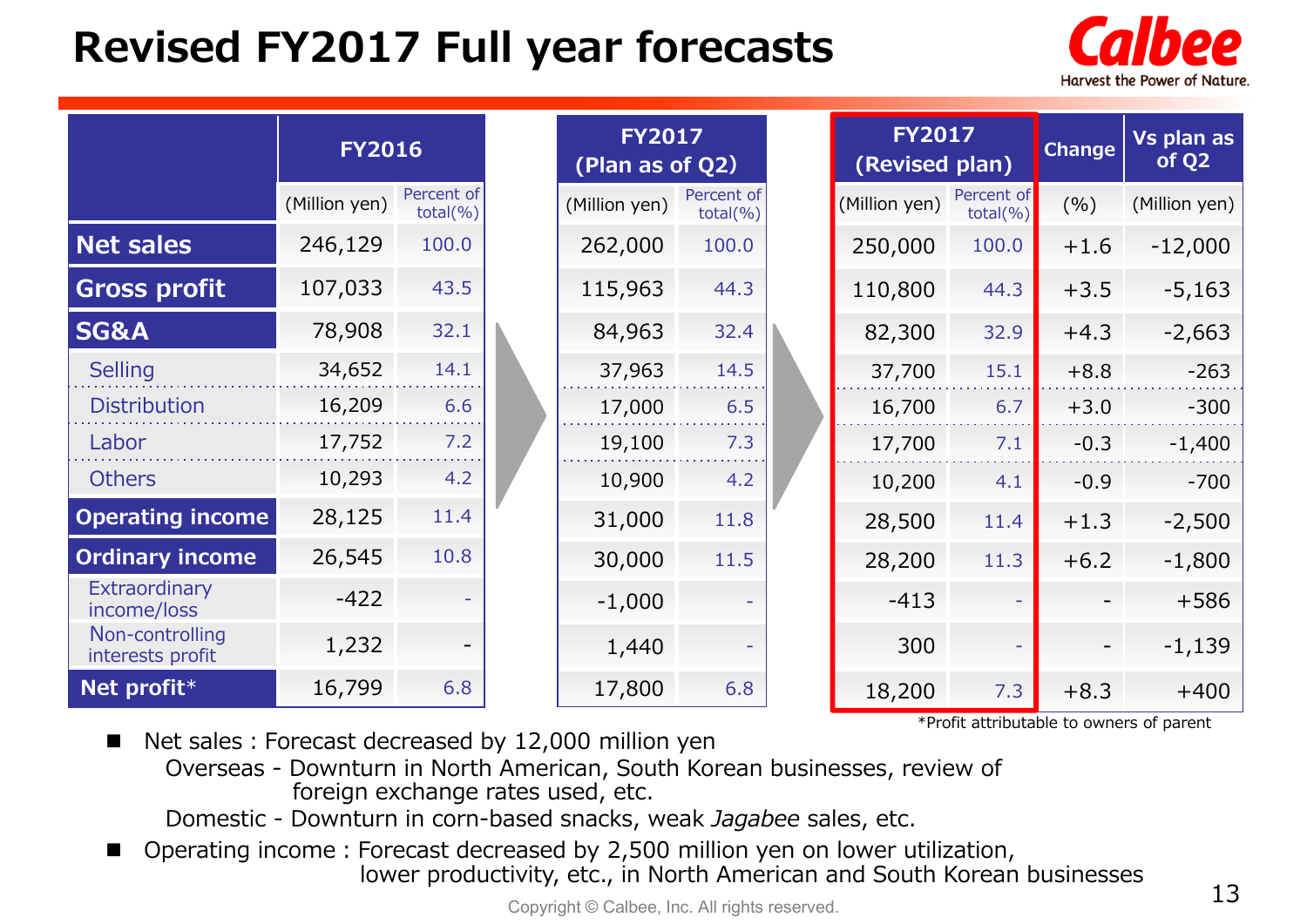### **Revised FY2017 Full year forecasts :Overseas business**



# **Revised full year plan due to downturn in North American, South Korean businesses, review of foreign exchange rates used, etc.**

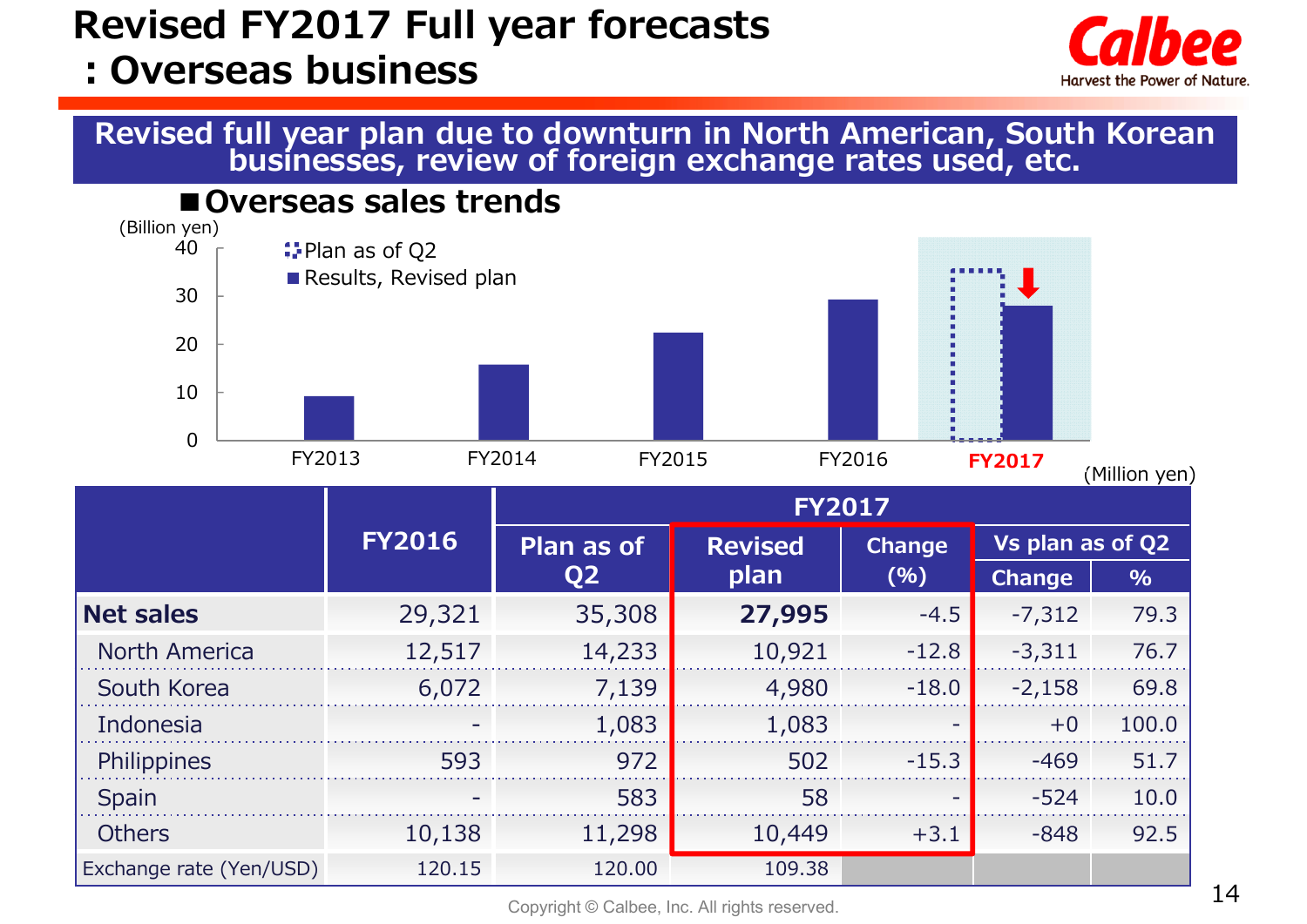### **Revised FY2017 Full year forecasts :Domestic business**







Copyright © Calbee, Inc. All rights reserved.  $15$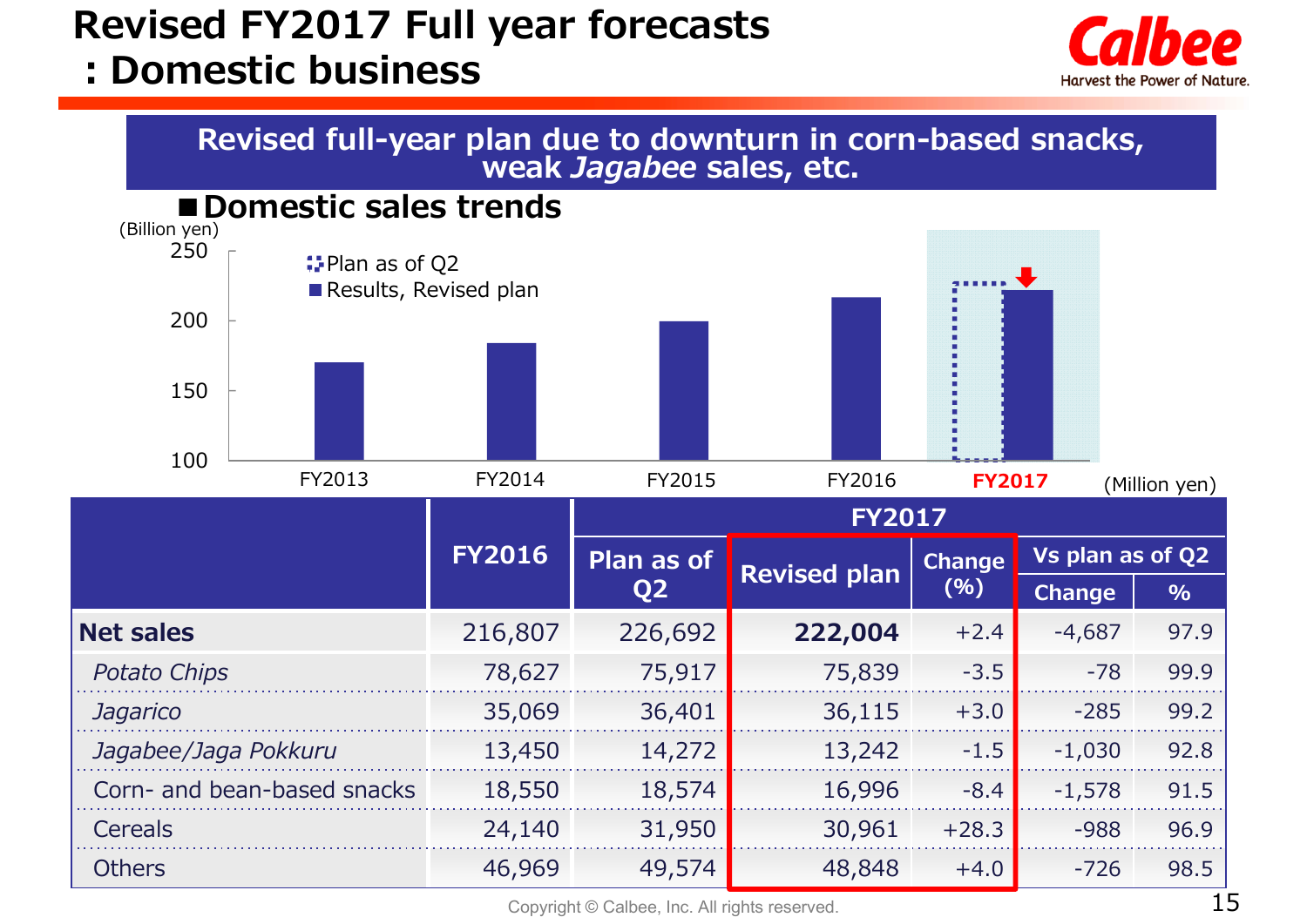### **Revised FY2017 Full year forecasts**

**: Factors increasing operating income**





Copyright © Calbee, Inc. All rights reserved.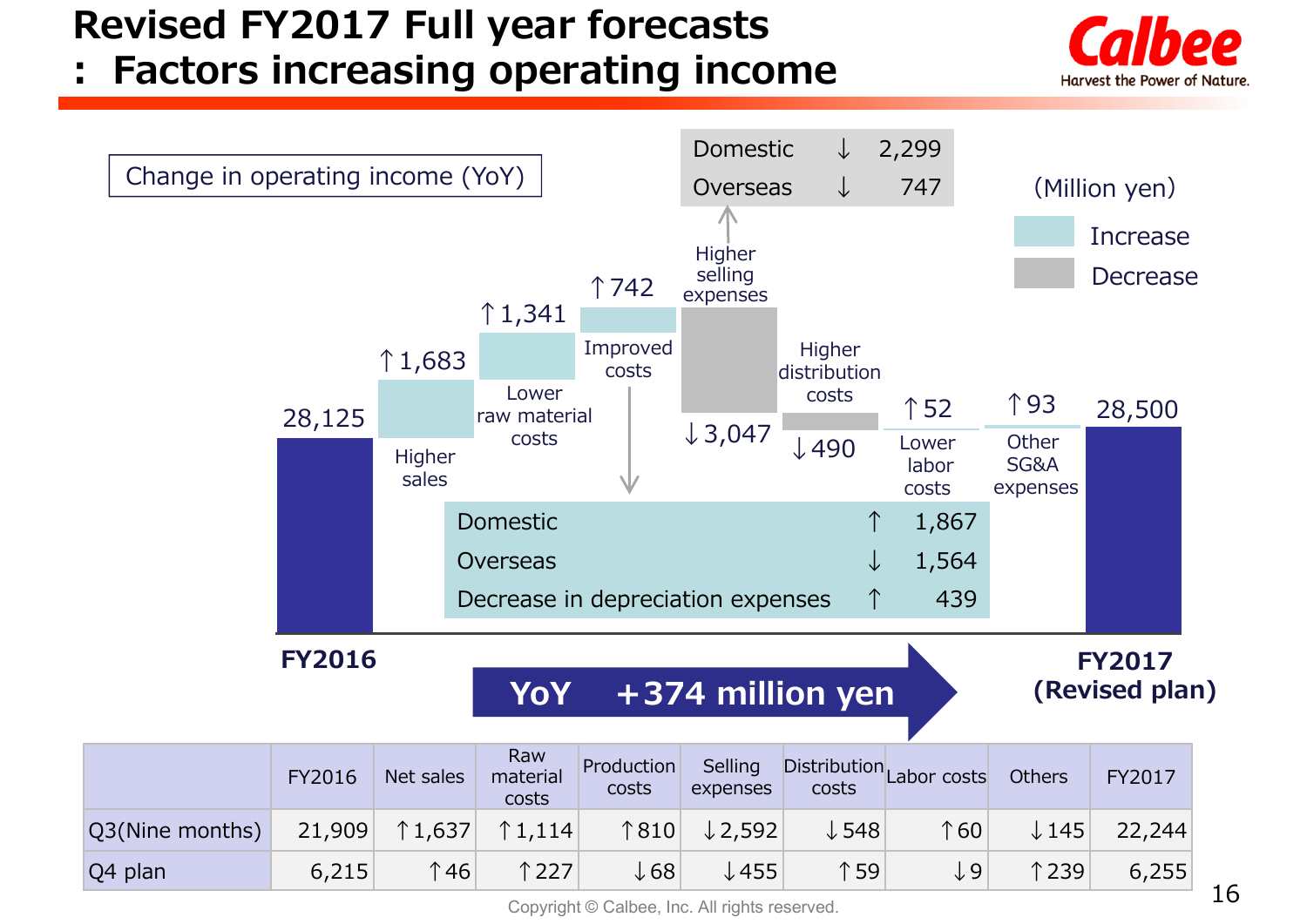### **Revised FY2017 Full year forecasts :Overseas business**



### **Initiatives towards achieving full year plan**

- •**North America**: Plan to launch large promotions with major customers from February
- •**South Korea**: Plan to launch new products developed through Japan collaboration in March
- •**Indonesia**: Aim to grow sales, continue to expand distribution, proactively invest in selling expenses
- •**UK**: Launch new product from January, advance negotiations with new customers

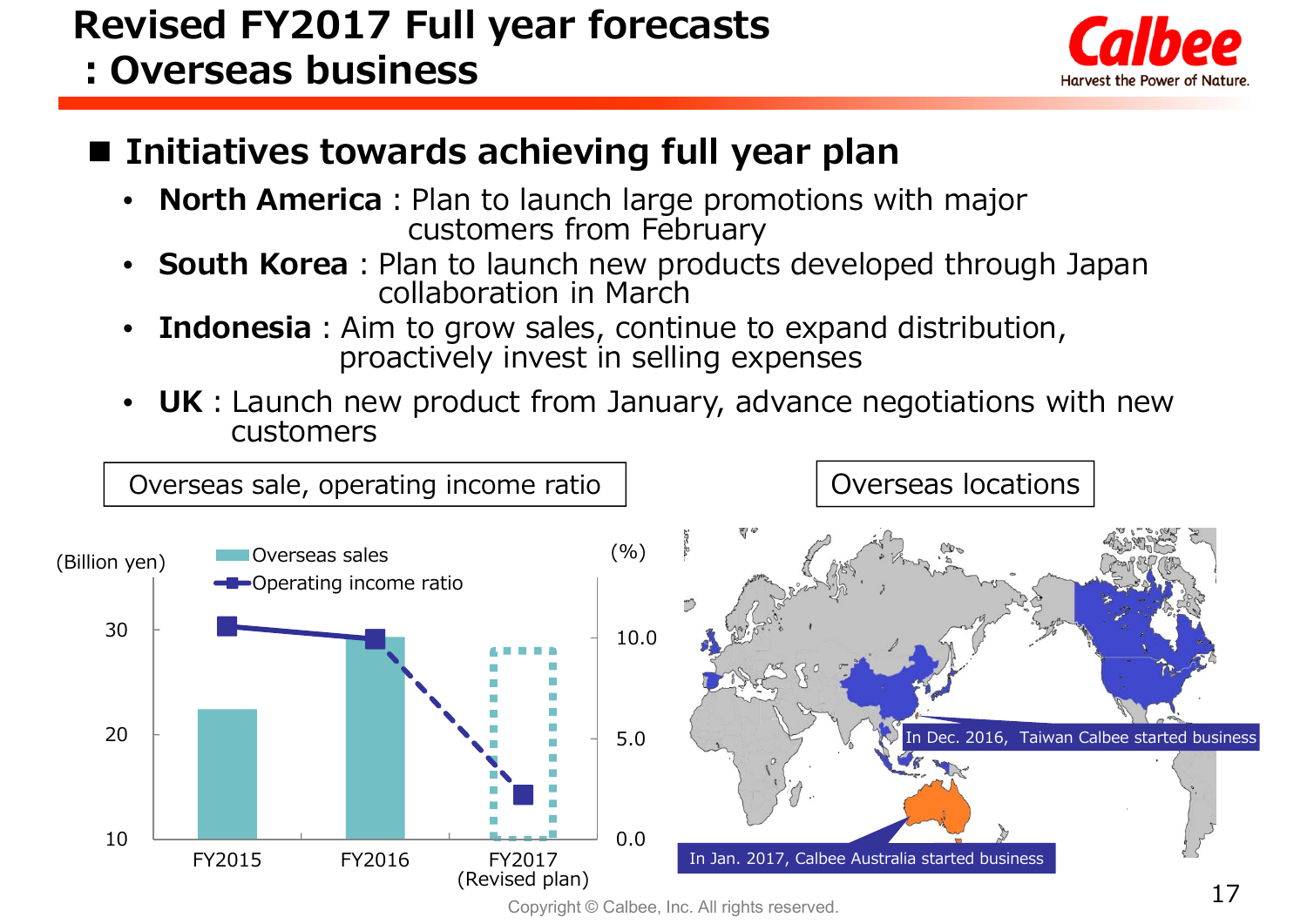Copyright © Calbee, Inc. All rights reserved.

### **Revised FY2017 Full year forecasts :Domestic business**

#### ■ Initiatives towards achieving full year plan

#### **Net sales**

• **Potato-based snacks:**

Obtained necessary potato supplies for the year. Due to reduced yield we will be unable to make up H1's lower sales.

#### • *Frugra***:**

Launched *25% Less Carbohydrates* in January, to expand product line-up from February. Aim to expand customer base in joint sales promotions with other companies through suggesting new ways to consume and enjoy.

• **Others:**Expand *Potato Chips Crisp* sales region – launch in Chubu are from January

- Aim to further increase profitability with cost reductions that lower rawmaterials costs, production costs, etc.
- Continue proactive investment in selling expenses to grow *Frugra* sales
- Forecast achievement of Japan Frito-Lay(corn-based snacks) full year operating income plan on cost optimization





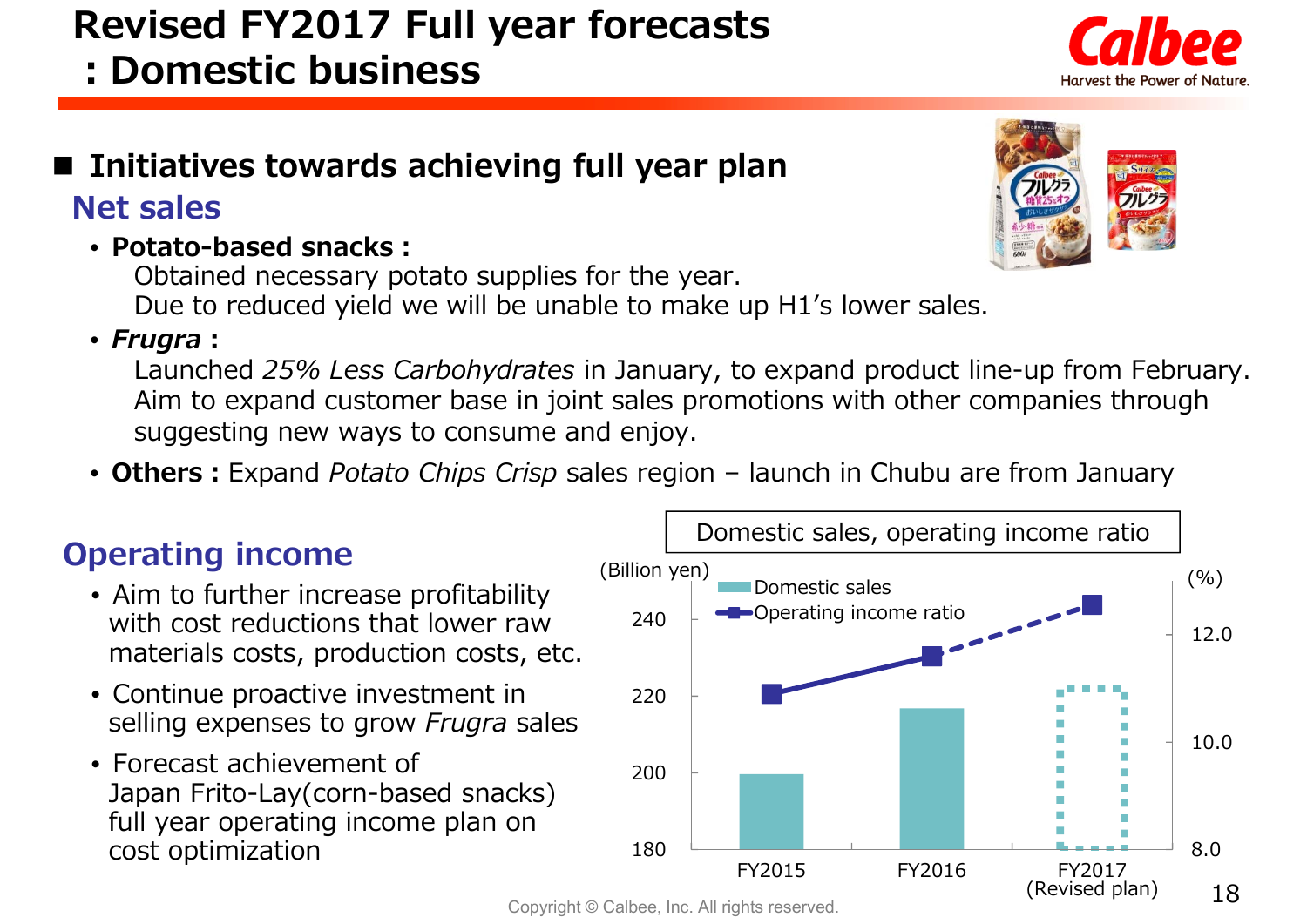

# **Reference material**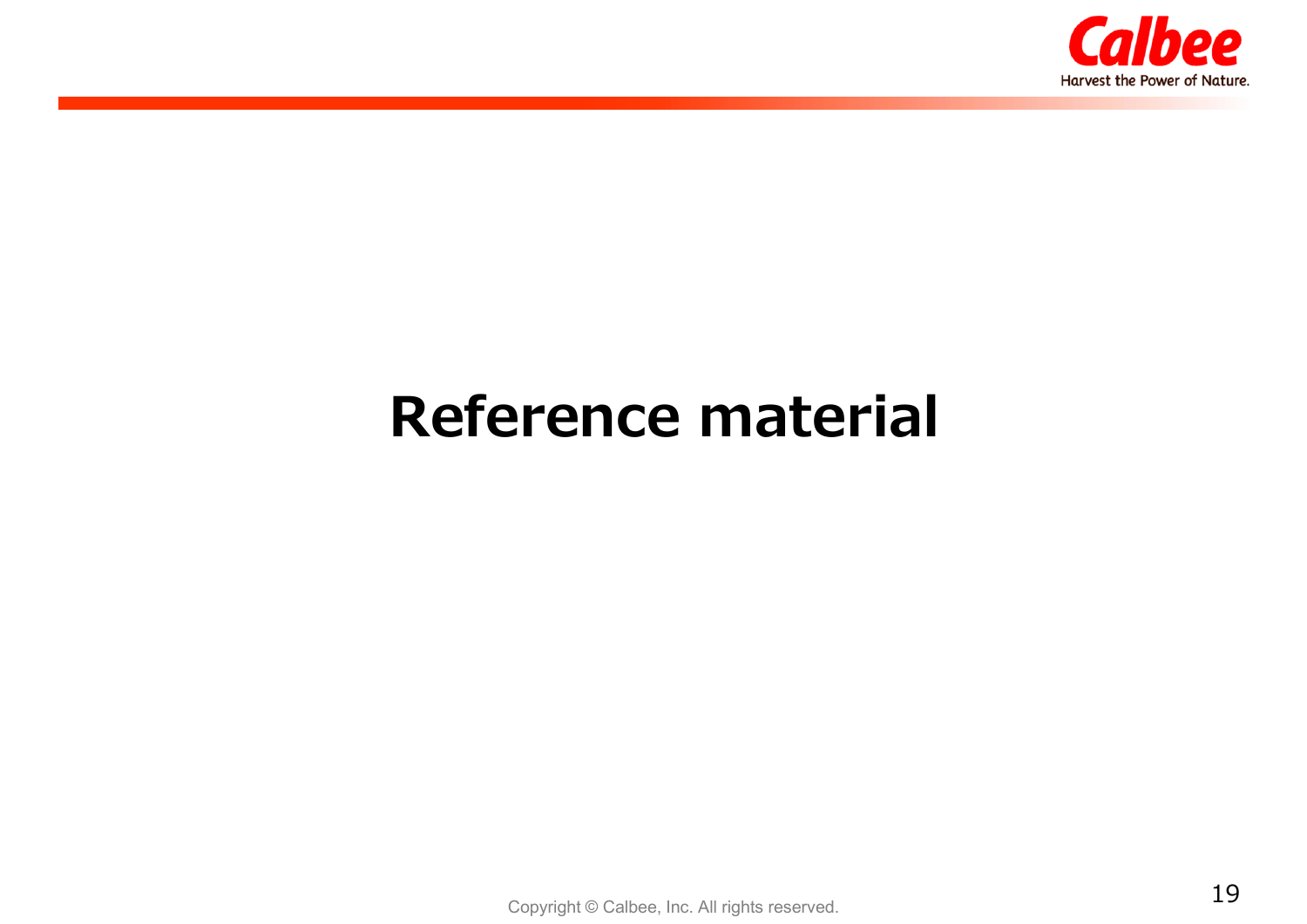

(Million yen)

|                              | FY2016 Q3      |             |          | FY2017 Q3      |             |          | FY2017 Q3     |             |          |
|------------------------------|----------------|-------------|----------|----------------|-------------|----------|---------------|-------------|----------|
|                              | [Three months] |             |          | [Three months] |             |          | [Nine months] |             |          |
|                              | Amount         | Composition | Change   | Amount         | Composition | Change   | Amount        | Composition | Change   |
|                              |                |             | in $%$   |                |             | in $%$   |               |             | in $%$   |
| Potato-based snacks          | 33,674         | 52.4%       | $+6.3%$  | 34,477         | 52.8%       | $+2.4%$  | 94,620        | 50.1%       | $-0.3%$  |
| Potato Chips                 | 21,248         | 33.1%       | $+5.3%$  | 21,524         | 33.0%       | $+1.3%$  | 57,207        | 30.3%       | $-2.1%$  |
| Jagarico                     | 8,877          | 13.8%       | $+4.9%$  | 9,532          | 14.6%       | $+7.4%$  | 27,355        | 14.5%       | $+4.0%$  |
| Jagabee/Jaga Pokkuru         | 3,549          | 5.5%        | $+17.4%$ | 3,419          | 5.2%        | $-3.7%$  | 10,057        | 5.3%        | $-1.4%$  |
| Flour-based snacks           | 5,580          | 8.7%        | $-4.0%$  | 5,762          | 8.8%        | $+3.3%$  | 16,694        | 8.8%        | $+0.7%$  |
| Corn- and bean-based snacks* | 5,088          | 7.9%        | $+3.4%$  | 4,254          | 6.5%        | $-16.4%$ | 13,142        | 7.0%        | $-7.9%$  |
| Other new snacks **          | 1,273          | 2.0%        | $-6.5%$  | 2,238          | 3.4%        | $+75.8%$ | 5,412         | 2.9%        | $+32.1%$ |
| Domestic snacks              | 45,617         | 71.0%       | $+4.2%$  | 46,732         | 71.6%       | $+2.4%$  | 129,870       | 68.7%       | $-0.0%$  |
| Overseas                     | 7,361          | 11.5%       | $+22.2%$ | 7,049          | 10.8%       | $-4.2%$  | 20,899        | 11.1%       | $-6.0%$  |
| Snacks                       | 52,978         | 82.5%       | $+6.4%$  | 53,782         | 82.4%       | $+1.5%$  | 150,770       | 79.8%       | $-0.9%$  |
| Cereals                      | 6,336          | 9.9%        | $+63.7%$ | 6,623          | 10.1%       | $+4.5%$  | 23,922        | 12.7%       | $+30.9%$ |
| <b>Bread</b>                 | 3,468          | 5.4%        | $+12.1%$ | 3,415          | 5.2%        | $-1.5%$  | 10,632        | 5.6%        | $+2.8%$  |
| <b>Others</b>                | 720            | 1.1%        | $-17.2%$ | 362            | 0.6%        | $-49.7%$ | 954           | 0.5%        | $-51.6%$ |
| Other foods                  | 10,526         | 16.4%       | $+34.3%$ | 10,401         | 15.9%       | $-1.2%$  | 35,509        | 18.8%       | $+16.1%$ |
| <b>Services</b>              | 719            | 1.1%        | $-3.8%$  | 1,106          | 1.7%        | $+53.8%$ | 2,664         | 1.4%        | $+8.4%$  |
| <b>Total Sales</b>           | 64,224         | 100.0%      | $+10.0%$ | 65,290         | 100.0%      | $+1.7%$  | 188,944       | 100.0%      | $+2.0%$  |

\*"Corn-based snacks" has been restated as "Corn- and bean-based snacks"

\*\*"Vegips, other new snacks" and "Domestic others" have been restated as "Other new snacks"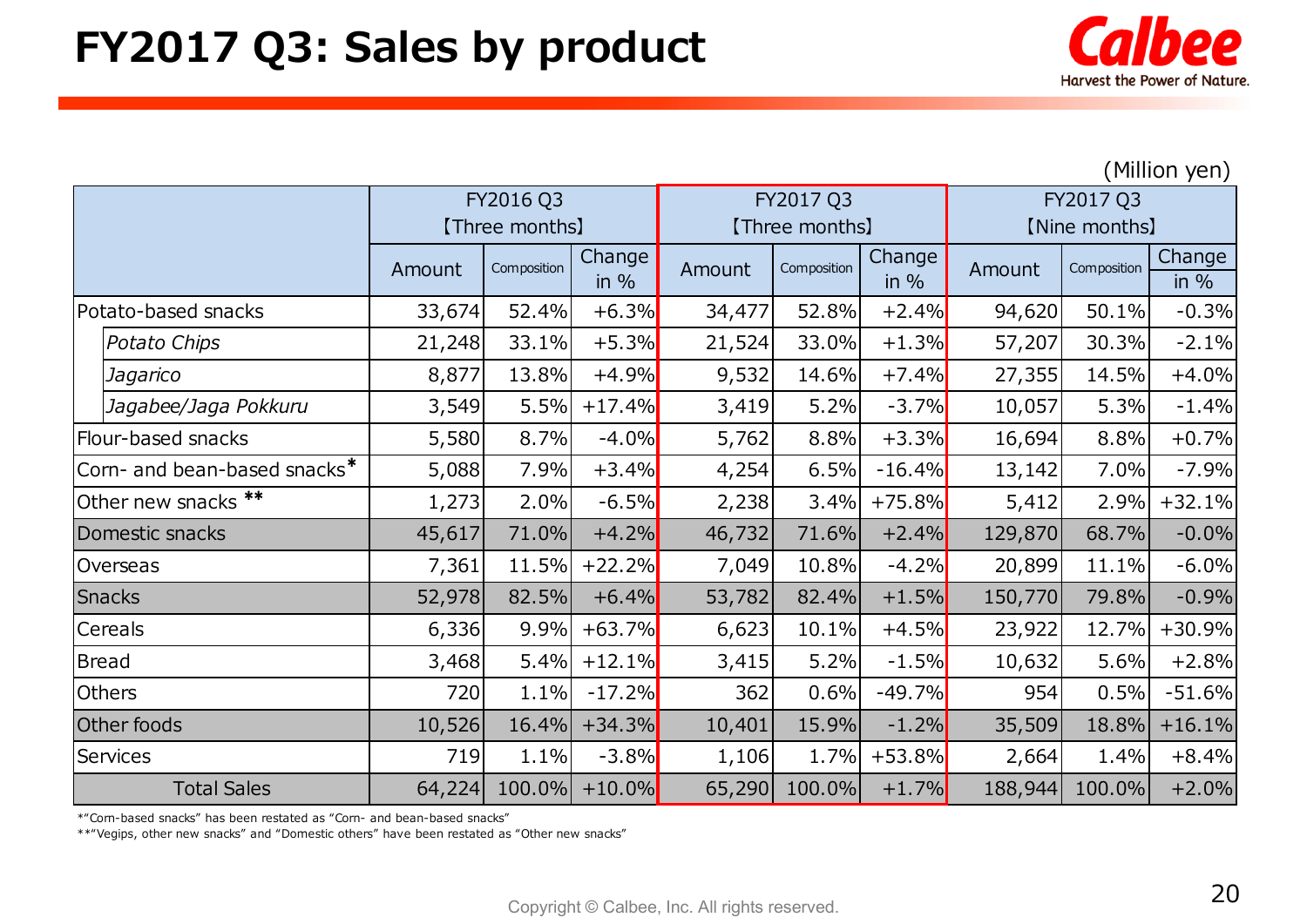# **FY2017 Q3: Sales by country**



|                | Yen                 | FY2016 Q3       | FY2017 Q3      | Change in % | FY2017 Q3     | Change in % |  |
|----------------|---------------------|-----------------|----------------|-------------|---------------|-------------|--|
|                | Local currency      | [Threee months] | [Three months] |             | [Nine months] |             |  |
| North America  | Million yen         | 3,281           | 2,556          | $-22.1%$    | 8,125         | $-14.3%$    |  |
|                | Thousand dollars    | 27,009          | 22,997         | $-14.9%$    | 75,326        | $-3.5%$     |  |
| China          | Million yen         | 389             | 387            | $-0.4%$     | 1,204         | $-18.7%$    |  |
|                | Thousand renminbi   | 20,224          | 24,017         | $+18.8%$    | 74,712        | $-2.9%$     |  |
| South Korea    | Million yen         | 1,421           | 1,182          | $-16.9%$    | 4,058         | $-12.9%$    |  |
|                | Million won         | 13,323          | 12,424         | $-6.7%$     | 43,223        | $-1.0%$     |  |
| Thailand       | Million yen         | 822             | 758            | $-7.7%$     | 2,090         | $-9.2%$     |  |
|                | Thousand baht       | 235,538         | 243,598        | $+3.4%$     | 683,150       | $+3.6%$     |  |
| Hong Kong      | Million yen         | 815             | 980            | $+20.3%$    | 2,770         | $+14.9%$    |  |
|                | Thousand HK dollars | 52,021          | 68,774         | $+32.2%$    | 199,334       | $+29.5%$    |  |
| Taiwan         | Million yen         | 39              | 27             | $-31.4%$    | 31            | $-87.0%$    |  |
|                | Thousand NT dollars | 10,397          | 8,047          | $-22.6%$    | 9,298         | $-85.3%$    |  |
| Philippines    | Million yen         | 163             | 134            | $-18.0%$    | 372           | $-25.4%$    |  |
|                | Thousand pesos      | 61,526          | 59,873         | $-2.7%$     | 164,936       | $-12.2%$    |  |
| United Kingdom | Million yen         | 71              | 195            | $+173.6%$   | 626           | $+685.0%$   |  |
|                | Thousand UK pounds  | 384             | 1,416          | $+268.4%$   | 4,362         | +913.3%     |  |
|                | Million yen         | 357             | 320            | $-10.3%$    | 979           | $-8.8%$     |  |
| Singapore      | Thousand SG dollars | 4,063           | 4,093          | $+0.7%$     | 12,500        | $+2.3%$     |  |
|                | Million yen         |                 | 12             |             | 42            |             |  |
| Spain          | Thousand Euro       |                 | 106            |             | 355           |             |  |
|                | Million yen         |                 | 494            |             | 597           |             |  |
| Indonesia      | Million ID rupiah   |                 | 60,835         |             | 73,762        |             |  |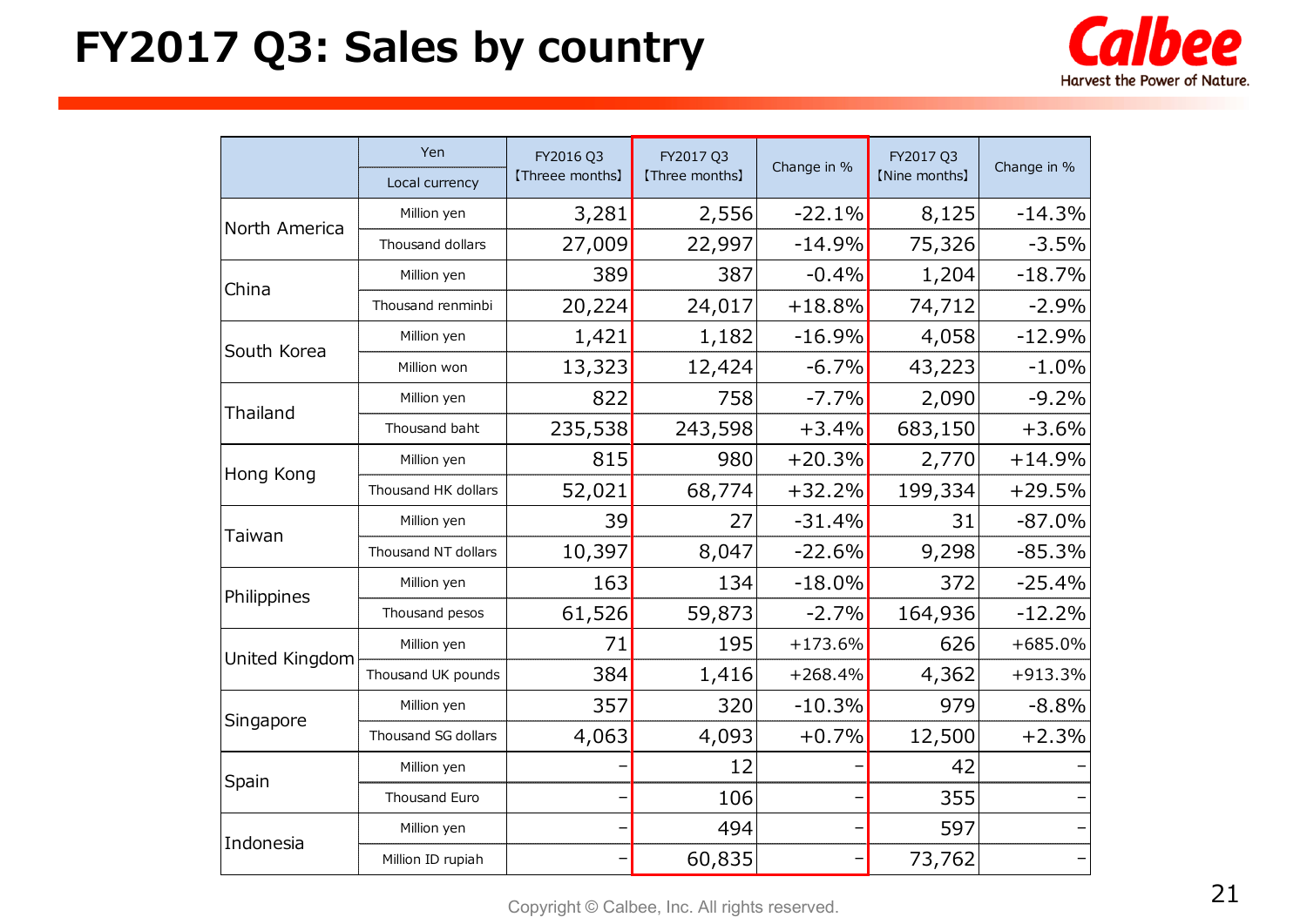### **Domestic business**



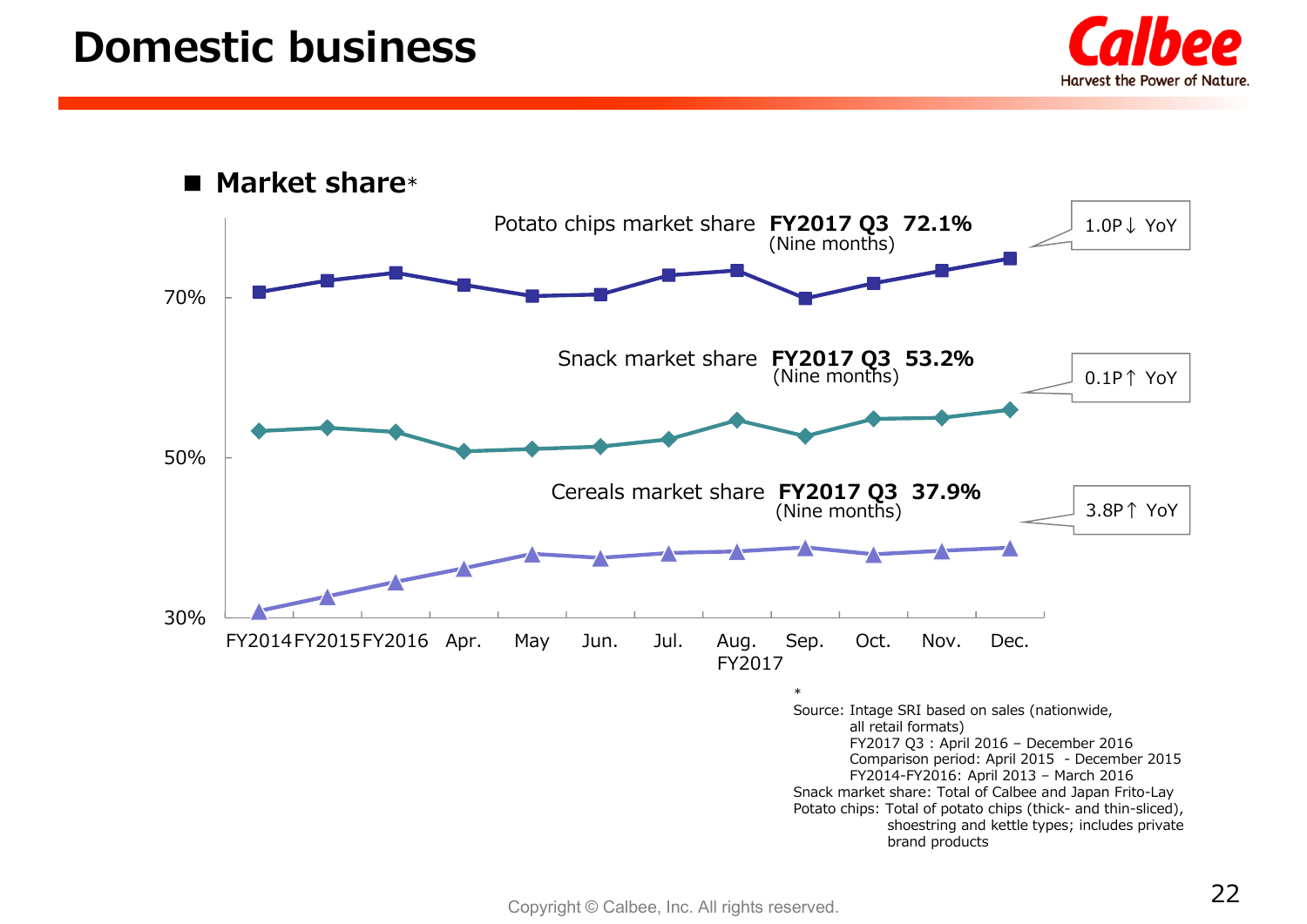### **Domestic business**



#### ■ Leading brand sales trends



#### **■ FY2017 domestic business topics**

- Apr. 2016 New *Frugra* factory began operation, expanding production capacity to 35 billion yen
- Aug. 2016 Launched *Potato Chips Crisp*
- Sep. 2016 New JA Shihoro *Jagarico* factory began operation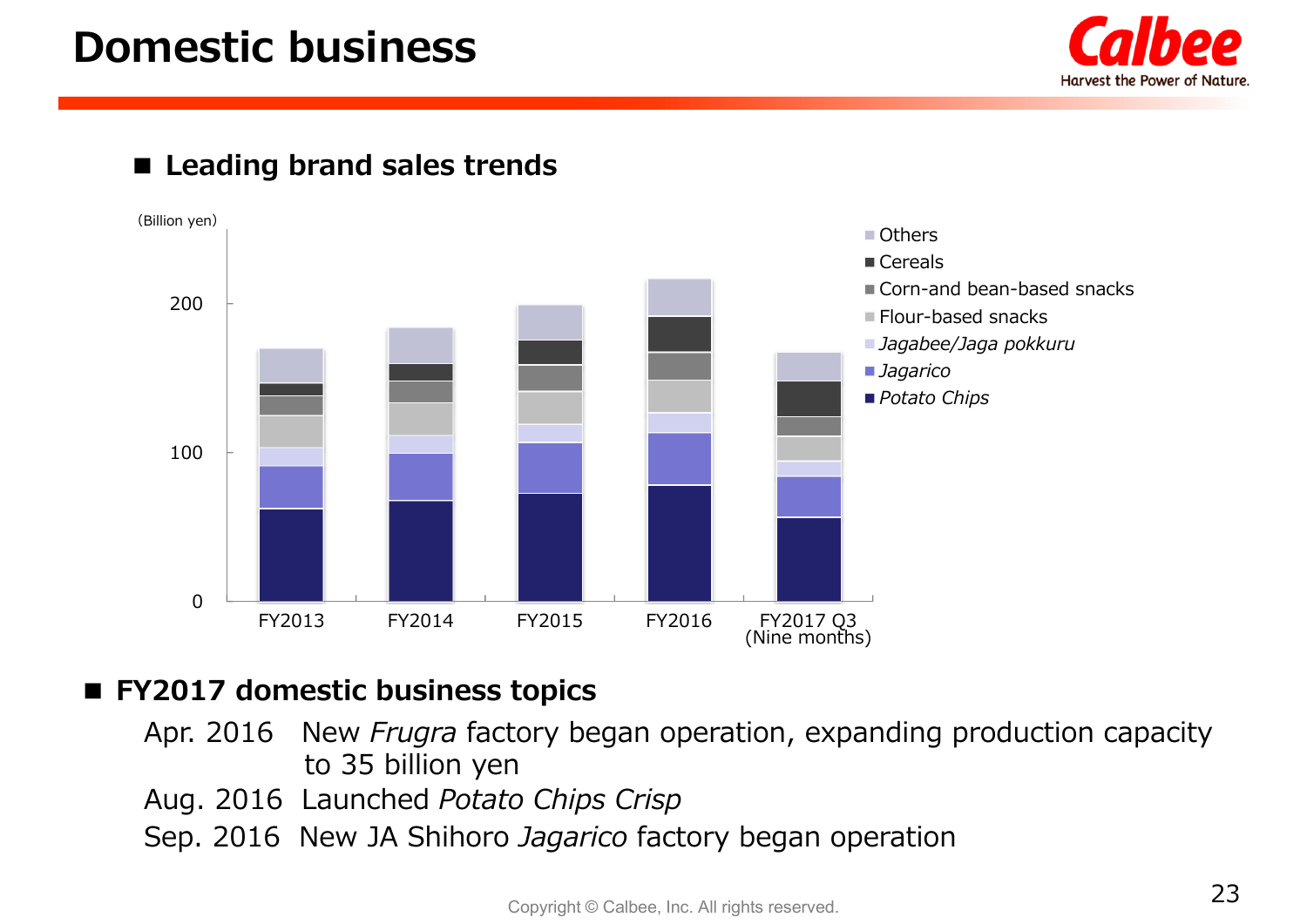### **Overseas business**



■ **Overseas net sales** 



#### ■ **FY2017 overseas business topics**

Apr. 2016 Spain: Launched *Snapea Crisps* May 2016 South Korea: Second Munmak factory began operation Aug. 2016 Indonesia: Began production and sale of *Potato Chips* Dec. 2016 Taiwan:Launched imported *Potato Chips* and *Jagabee* at 100% subsidiary Taiwan Calbee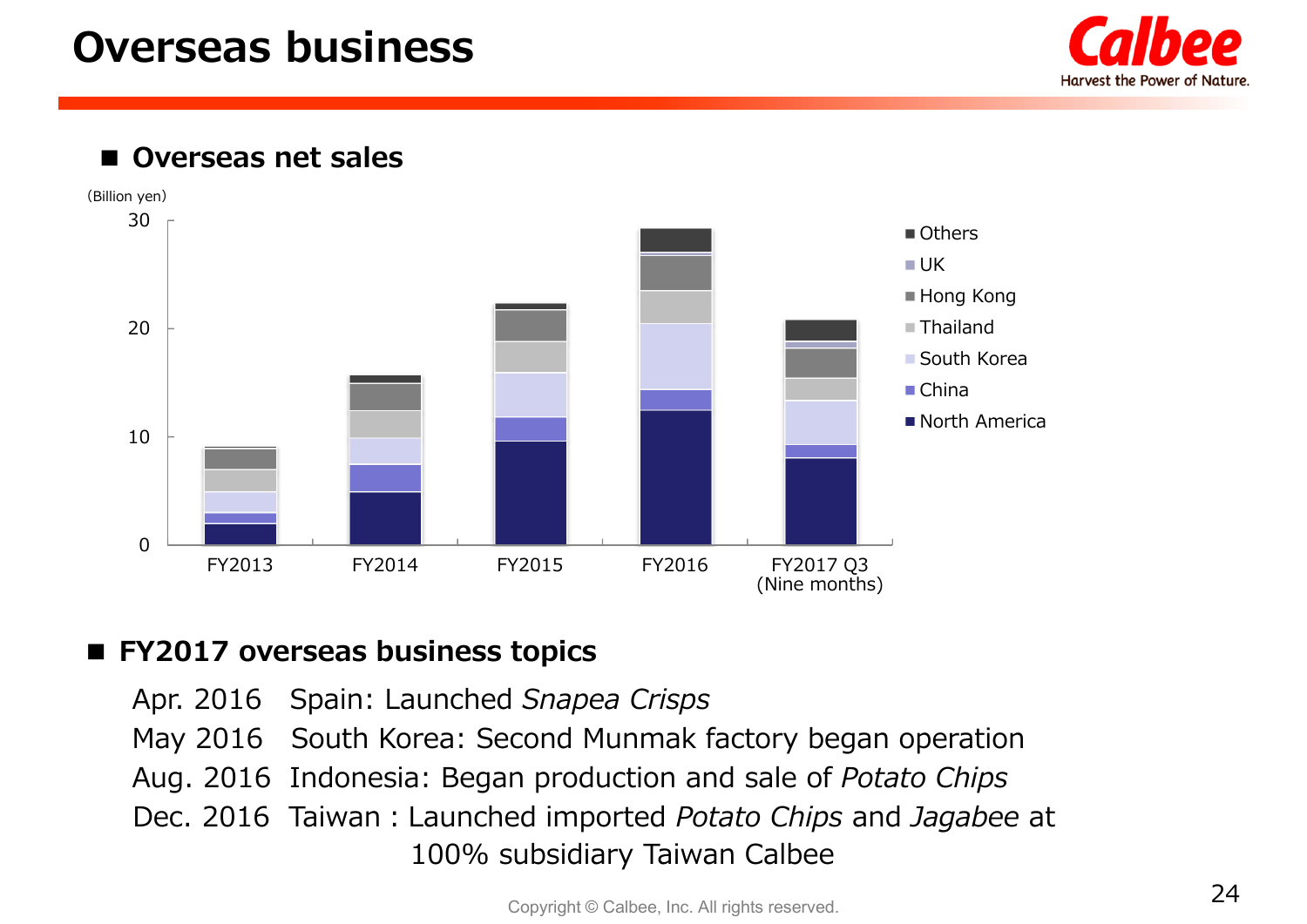

| Investment to increase <i>Frugra</i> production in response to<br>domestic and overseas demand |                     |                                                                              |  |  |  |  |
|------------------------------------------------------------------------------------------------|---------------------|------------------------------------------------------------------------------|--|--|--|--|
|                                                                                                |                     | Factory location : City of Chitose, Hokkaido (expansion of existing factory) |  |  |  |  |
| Investment amount : 1.8 billion yen                                                            |                     |                                                                              |  |  |  |  |
|                                                                                                | Of which: Buildings | 0.8 billion yen                                                              |  |  |  |  |

Machinery and equipment 1.0 billion yen Production start : August 2017 Production capacity: Increase 3 billion yen/year Together with existing facilities, 38 billion yen